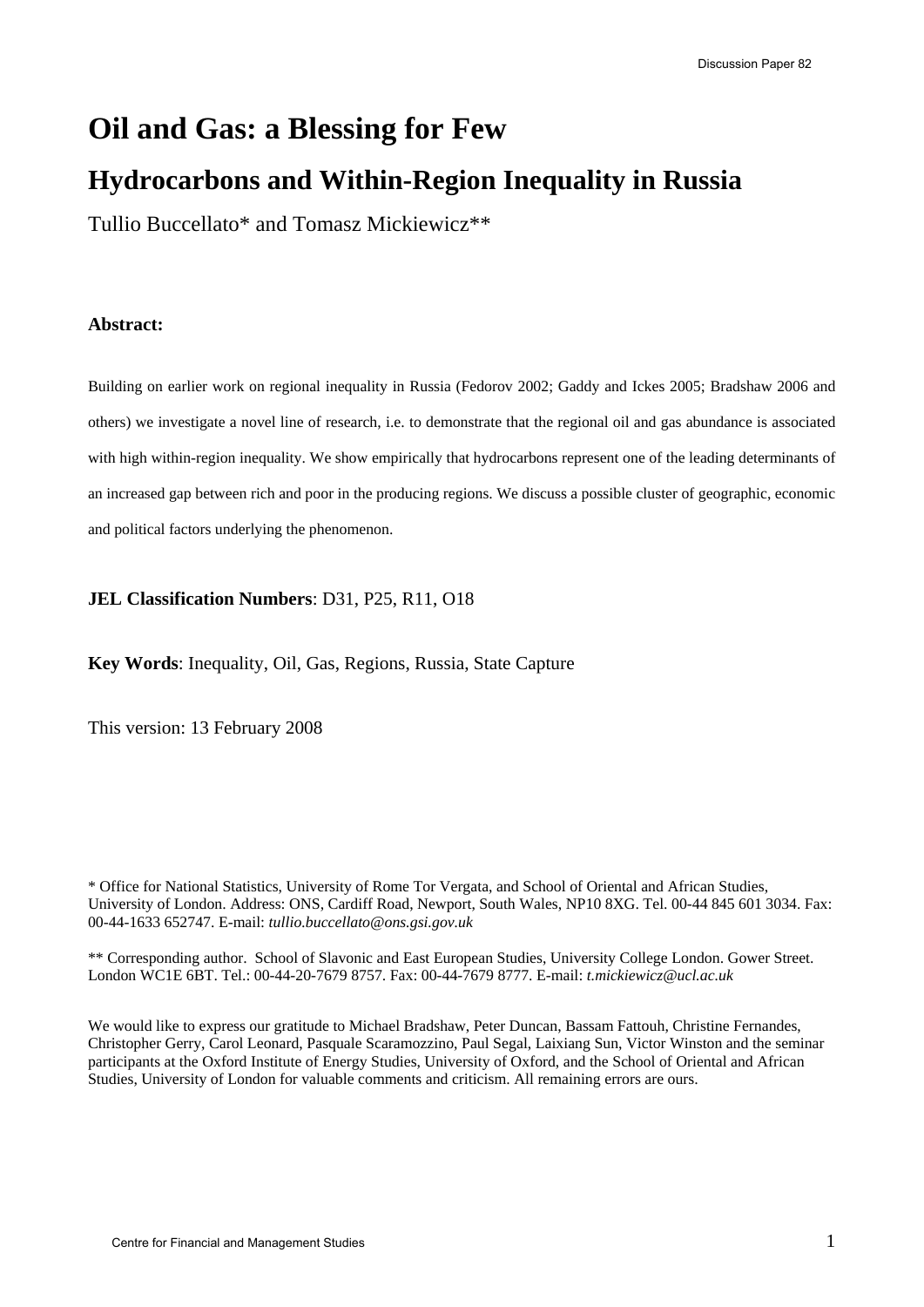# **Oil and Gas: a Blessing for Few Hydrocarbons and Within-Region Inequality in Russia**

#### 1) **Introduction**

 $\overline{a}$ 

Russian transition from the command economy has been one of the most arduous among those experienced in Central and Eastern Europe. In the early 1990s, the country passed through a period characterised by a collapse in output accompanied by hyperinflation, induced by partial liberalisation combined with dysfunctional macroeconomic policy and with administrative difficulties associated with the disintegration of the Soviet Union and with the rebuilding of Russian statehood. Macroeconomic instability continued until 1998 when the low level of tax revenues and massive emission of public debt in the form of short term bonds (GKOs) took a form of Ponzi game and led to the combined exchange rate, fiscal and financial crisis of August 1998 (Gross and Steinherr, 1995; Åslund, 2002; Mickiewicz, 2005; Havrylyshyn, 2006 and others).

Since 1999 Russia has started a sharp and long lasting recovery. The new increase in international oil prices coupled with more appropriate exchange rate levels that have made exports profitable has ensured an average annual rate of growth of over 6%. Nonetheless, growth in GDP has gone along with continued high levels of inequality<sup>[1](#page-1-0)</sup>. Russia is now characterised by more dramatic social differences than most of the other transition economies. The inequality has stabilised at a level comparable to some Latin American countries, like Venezuela, African economies like Nigeria and Middle Eastern ones like Iran (all net oil exporters). Among possible causal factors, hydrocarbons revenues seem to have played an important role in affecting the heterogeneity of incomes across the population. Oil and gas, as with other natural resources, represent an easily appropriable and excludible source of wealth. The privileged, who have gained access to oil and gas revenues, have enjoyed a disproportionate increase in their living standards enlarging the gap with the rest of the population.

In this paper, we investigate the hypothesis that the natural resources led growth could be associated not only with the widening in differences of living standards across Russian regions but also within regions. In particular, we demonstrate

<span id="page-1-0"></span><sup>1</sup> Over the period 2000-2006 the income-based Gini index had remained at the level of 0.40-0.41 (Source: *Goskomstat*). See also: Svedberg *et al.* (2006).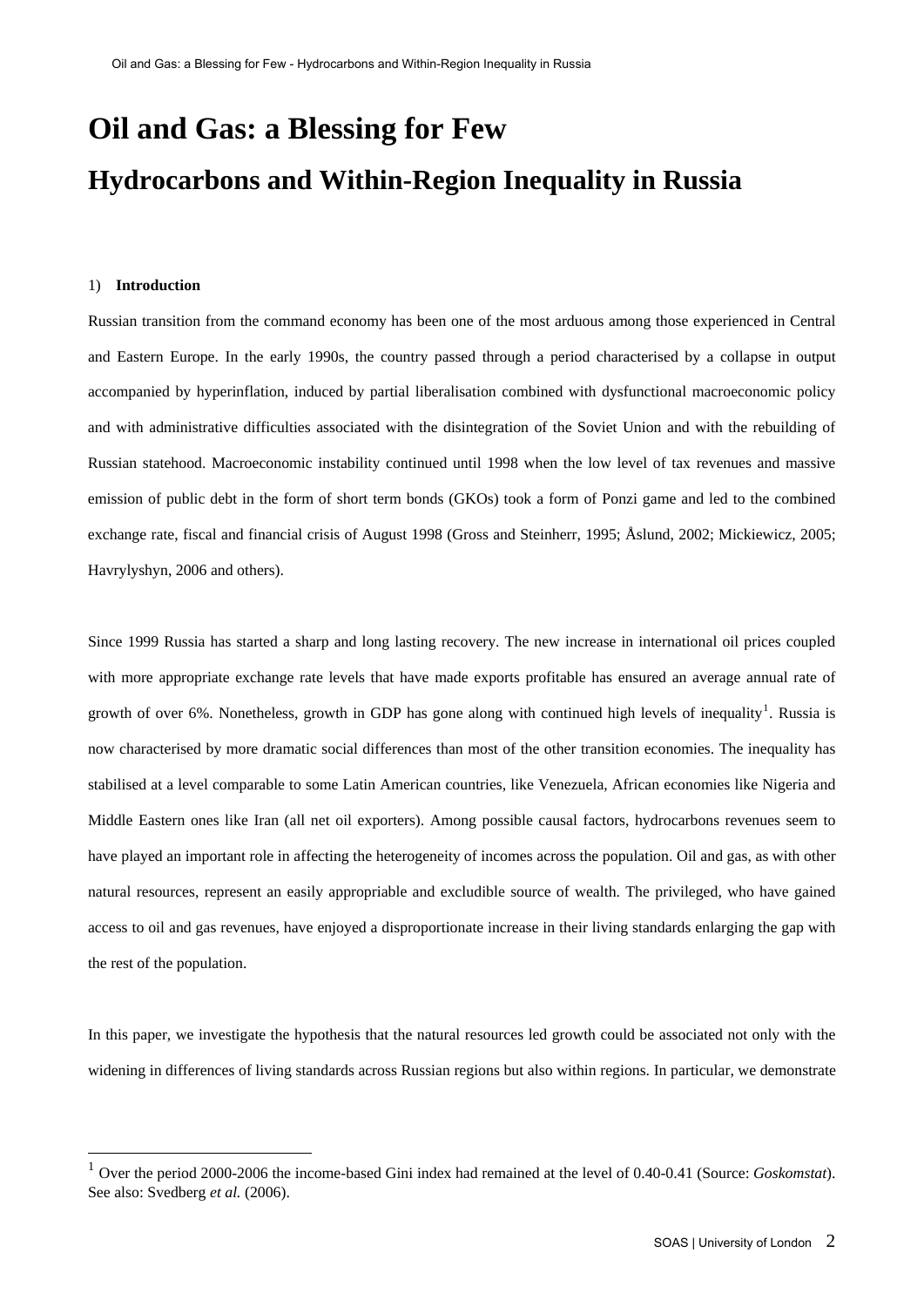that regions rich in oil are characterised by a higher level of income inequality. We also discuss possible geographic, economic and political explanations for this phenomenon.

We argue that some theoretical intuitions drawn from cross-country comparisons may also apply to the cross-regional comparisons, given the geographical, economic and social diversity and the federal character of Russia.<sup>[2](#page-2-0)</sup> In particular, some of the theoretical explanations linking the presence of subsoil hydrocarbons with differences in within-country inequality may also apply to differences in within-region inequality. In the economic literature, the role of oil, gas, and more generally - of natural resources has been broadly discussed as having an ambiguous impact on economic prosperity, development and long run growth (Corden and Neary 1982, Eastwood and Venables 1982, Corden 1984, Sachs and Warner 2001, *et al.*). While, positive effects of natural resource endowment on growth are likely (Sala-i-Martin *et al.*, 2004), this may not always be the case, and more importantly the gains from growth may not be equally shared. There are several factors that may be inducing the latter phenomenon. Boom in the hydrocarbons sector may affect other sectors negatively, including the shift of investments towards traded natural resources and non-tradable sectors preventing diversified economic growth. High concentration of rents in the hydrocarbons sector, where not counterbalanced by efficient government policy, may result in a skewed distribution of income.<sup>[3](#page-2-1)</sup> In addition, natural resource abundance may fuel corruption (Leite and Weidmann 1999) leading to a dysfunctional business environment. Hydrocarbons trade can stimulate rent-seeking behaviour that, together with highly concentrated bureaucratic power, induces corruption in the economy and hence, lowers the quality of institutions. The latter may enhance income inequality via its negative effect on entrepreneurial entry (see also Gylfason and Zoega, 2002). This strand of the literature demonstrates that focus on the link between natural resource endowment and inequality is important not only because the question itself matters, but also because inequality may have implications for other aspects of economic development, including poverty.<sup>[4](#page-2-2)</sup>

In this paper we are interested to which degree some of these country level phenomena are applicable to the regions of Russia. Thus, we focus on the local effects of oil and gas, that is, we investigate if their presence results in a less equal income distribution within the Russian regions. We achieve this aim by an empirical analysis. We establish that the link between oil and inequality as seen in the cross-country perspective has its counterpart in a similar link detectable in Russia.

 $\overline{a}$ 

 $2$  Popov (2001) makes a similar argument.

<span id="page-2-1"></span><span id="page-2-0"></span> $3$  Also, given the international volatility of resource prices, the resource-based economy may ultimately be likely to suffer seriously in the case of price shocks (Sachs and Warner 2001).<br><sup>4</sup> On the impact of inequality on poverty in Russia, in regional perspective, see Kolenikov and Shorrocks (2005).

<span id="page-2-2"></span>However, due to data limitations their estimations are based on one year only.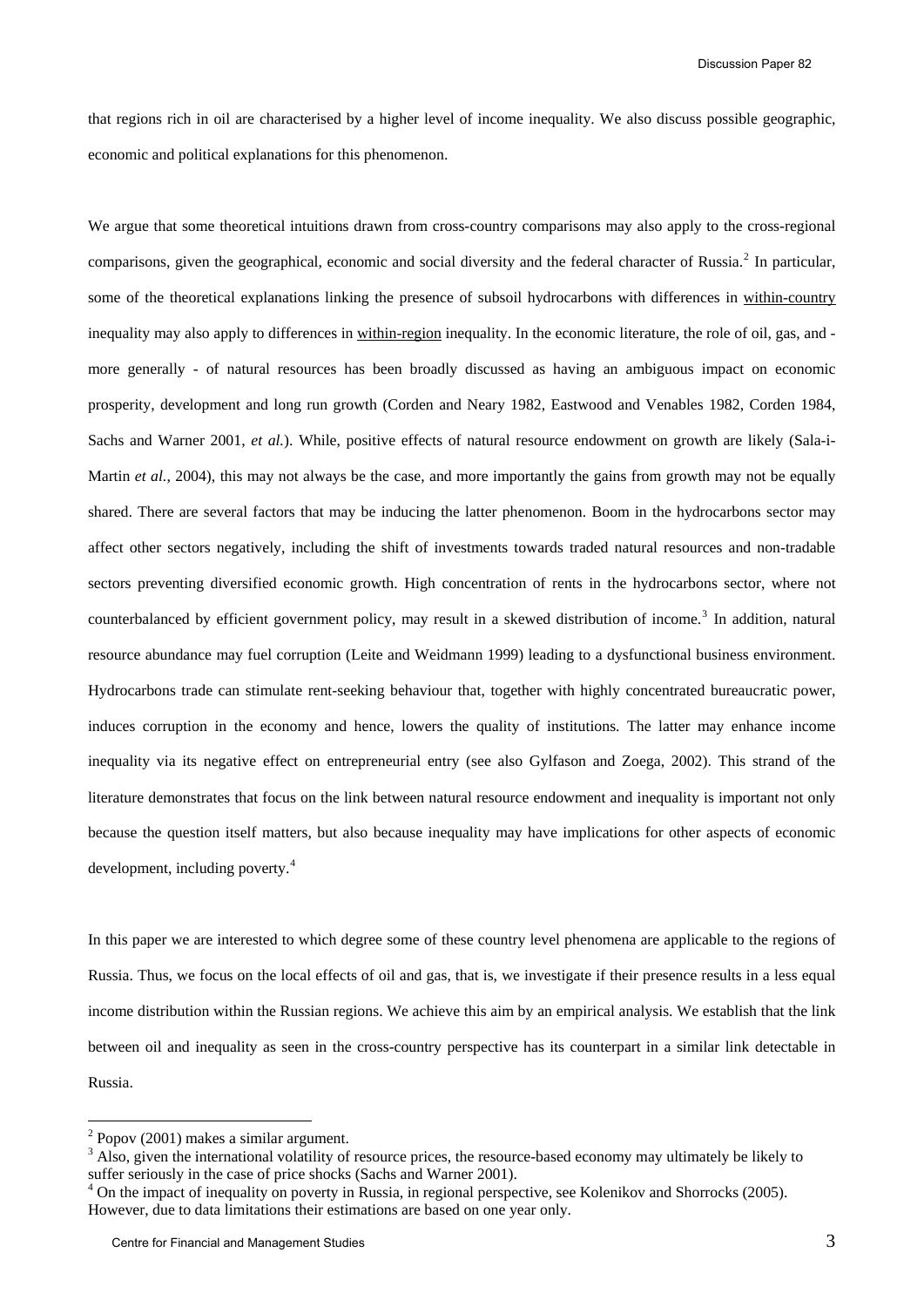Economic transition in Russia has caused shifts in allocation of wealth and resources both across regions (*between*) and among their population (*within*). The former aspect of inequality was investigated by Fedorov (2002), Bradshaw and Vartapetov (2003) and others. Here, we focus on the determinants of the latter, that is, on the factors affecting *within*region dimension of inequality, dividing the regional populations into five income quintiles and using the shares in income of each of those in our analysis. We find oil and gas play a prominent and significant role in the process of wealth redistribution and accumulation *within* the Russian regions.

The next section summarises briefly some relevant literature concerning the issues of inequality and hydrocarbons resources, mainly referring to the Russian post-transitional experience. In section 3 we move towards the econometric analysis and present the dataset used, variables included and results obtained. Concluding remarks follow.

#### **2) Literature Review and Motivation: Hydrocarbons and Inequality in Russia**

Oil and gas played an important part in Russian economic performance far before the beginning of transition. Hydrocarbons were a primary source of economic prosperity for the Soviet Union since the 1917 revolution. Oil production was already at a level of approximately 25 million barrels by 1920, and in the year 1987/88 it peaked at 4.5 billion barrels, making the USSR the largest oil producer in the world. However, the early 1990s were characterised by a marked inefficiency in oil management in Russia. As a result of that, but also of the separation of some oil producing former Soviet republics, production dropped back to third place among oil producers, behind Saudi Arabia and United States (Considine and Kerr, 2002).

It is more controversial to assess how much inequality there was in the Soviet era and to what extent it was linked to the natural resource endowment. Generally, during Soviet times, a very small share of incomes was derived from rents officially, as private property of natural resources and capital was almost non-existent (Milanovic, 1998). On the one hand, this limited the impact of natural resources on inequality, on the other, the lack of private ownership rights facilitated enormous transfers of wealth from the extracting regions to the population centres in the European part of the country. Commander *et al.* (1999) argue that Russia entered the transition period already with a significantly high level of inequality, which has then further increased as a result of the wealth transfers realised through the privatisation (especially in the energy sector), the changes in government expenditure and the growth in earnings dispersion.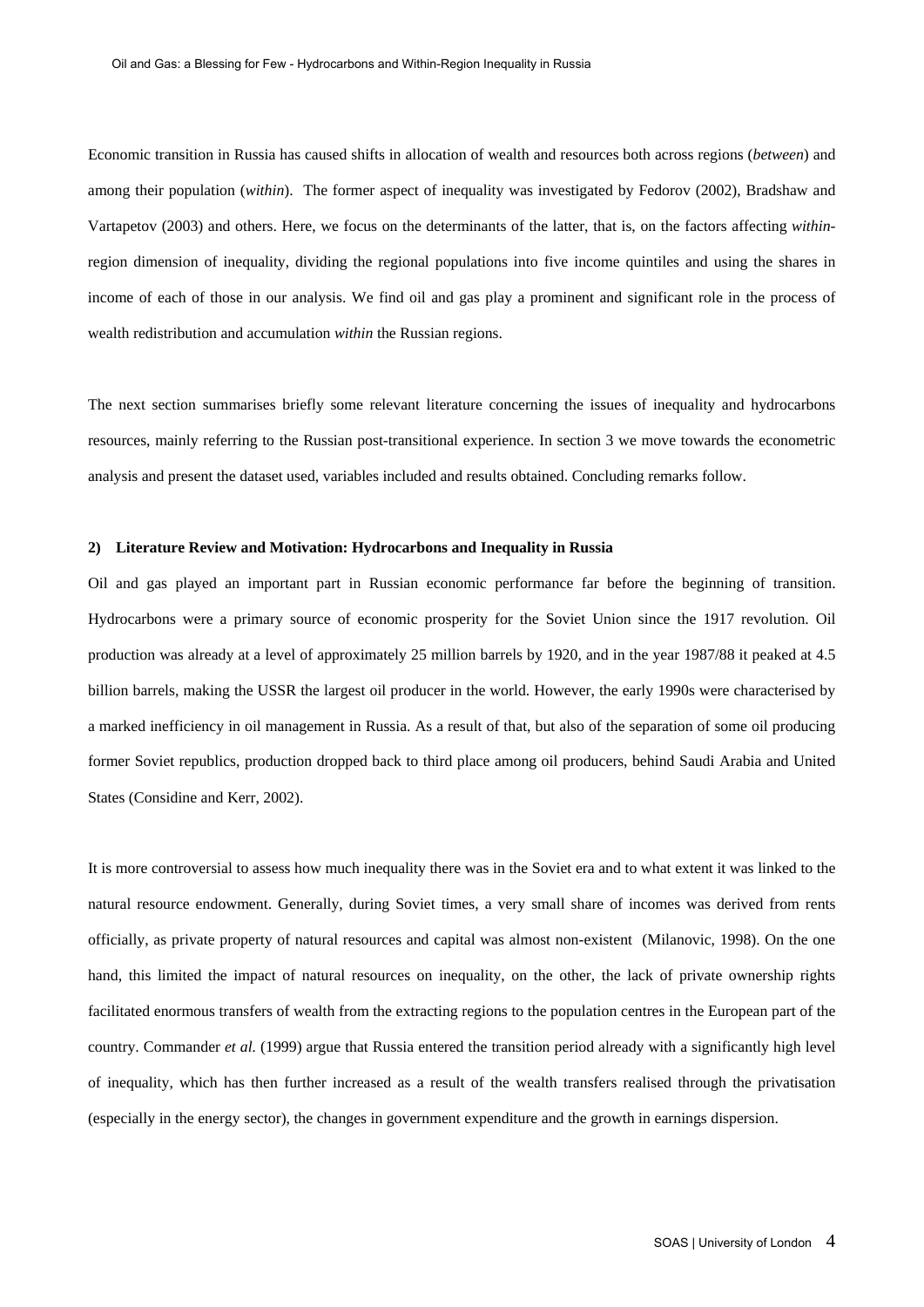Discussion Paper 82

#### <span id="page-4-0"></span>*2.1 Between-region inequality in Russia*

Below, we discuss briefly some of the key contributions on between-region inequality and polarisation in Russia<sup>[5](#page-4-0)</sup>. Next, we will turn to the *within* dimension concerning the heterogeneous impact of oil and gas on income groups within the regions that has not been explored much in the existing literature.

Regional inequality across Russian regions may be explained using an array of factors. Fedorov (2002) considers polarisation between Western and Eastern regions, specificity of the national republics and ethnic Russian *oblasts*, urbanised versus rural areas, and finally the role of export-orientation and economic openness of the regions. Using a dataset provided by Goskomstat Rosii, Fedorov (2002) carries a multidimensional analysis of inequality across Russian regions over the period 1990-99. He confirms a continuous increase of inequality over the period 1991-96. After 1996 the upward inequality trend became less steep and even reversed slightly in 1998. He establishes that between-regional differences were increasing due to the fact that both urbanised and exporter regions have grown faster with comparison to closed rural areas.

However, given the structure of Russian exports, exporting is the dimension which is closely related to the natural resource endowment. The share of hydrocarbons in total exports started from a level of 32% in 1998 and constantly increased until 49.2% in 2003 (Gurvich, 2004). Its share in merchandise exports reached over 60% in 2006 (Hanson, 2007; see also OECD, 2006). Also the ratio of hydrocarbons exports to GDP has been very high: it ranged from 10.4% in 1998 to 17.1% in 2003. These figures are probably underestimated. The World Bank (2004) states that a consistent part of gas and oil revenues are misattributed to wholesale trade in order to escape taxation (see also: Bradshaw 2006). Bradshaw and Vartapetov (2003) confirm that inequality assumes a strong geographic connotation, with poorly performing regions facing problems in ensuring minimum living standards. Such a situation could be alleviated by the intervention of the central state administration smoothing the differences. However, state intervention has been insufficient. The allocation of federal assistance funds had not been based on clear principles, which has left the doors open to the development of a system of lobbying activities. In particular, the introduction of the Fund for Financial Support of the Regions (FFSR) in the mid 1990s has indeed failed to alleviate the spatial dimension of inequality. During the 1990s, the lack of economic and social logic in fiscal transfers between the federal government and the regions resulted from the chaotic nature of *ad hoc* compromises between the federal government and the regions, with national republics (such as Tatarstan, Bashkortostan and Yakutia) being the key winners (Hahn, 2005; Yenikeyeff,

2008; see also: Treisman, 1998).

 $\overline{a}$ 

 $<sup>5</sup>$  For the discussion on the differences between the concepts of regional inequality and regional polarisation, see</sup> Fedorov (2002).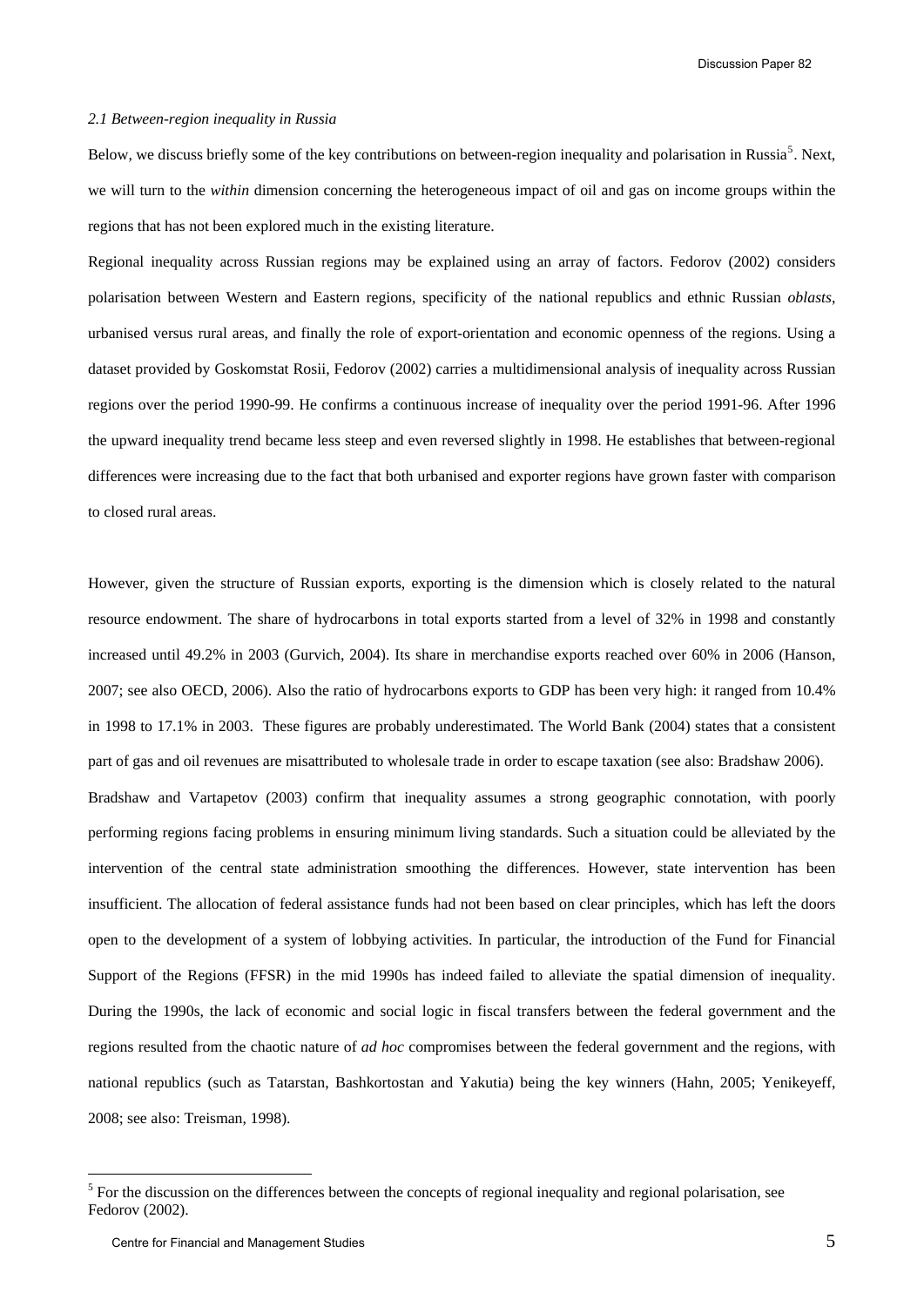Using data provided by Goskomstat Rosii, Bradshaw and Vartapetov (2003) find for 1990-2001 that standard deviation in income falls sharply as one drops from the sample the city of Moscow, the region of Tyumen (richest regions) and Ingushetia (the poorest). Similarly, for consumption, there was an increase in inequality led by prosperous regions such as Moscow, Samara, Tyumen, Perm and Lipetsk. In contrast, the spatial distribution of social and infrastructure indicators remained more equal.

Starting with the discussion of Russia in terms of the resource based economy, Bradshaw (2006) discusses the role of the production of oil and gas and its regional aspects. Already during the Soviet era, natural resource rents were diverted from the oil and gas producing regions towards the European part of the Soviet Union. The implementation of this redistribution process was realised through the imposition of low prices on natural capital and high prices on machine capital. The hard currency inflows generated by the trade of natural resources were concentrated in the capital Moscow, to be then allocated strategically to the military industrial complex and to be used in exchange for grain and western technologies to compensate for the failings of domestic agriculture and innovation processes correspondingly. On the other hand, in the producing regions, the development of oil and gas was implemented "at the expense of socioeconomic infrastructure, not to speak of the environment, resulting in an extremely lopsided regional economy" (Glatter, 2003, p.402).

More importantly, a similar mechanism of regional relocation of rents can be detected after the transition, both by use of transfer pricing and through the taxation mechanism, where revenues are not channelled back to the regions of origin: "the transfers involved are far more significant than any equalization payments through the fiscal federal structure" (Bradshaw, 2006, p. 742).

Gaddy and Ickes (2005) explore the network of informal rent sharing, which developed around the hydrocarbons production and trade. There is no exact information on the true value of hydrocarbon rents and on the way they are redistributed. Both during the Soviet Era and after the transition to market economy, one of the main characteristics of value distribution has been non-transparency. An important channel of informal rent sharing is represented by corruption, which is taking the form of a tax system parallel to the official one. Furthermore, the constant and wide gap between the domestic and international price of natural resources has contributed to the development of a complex price subsidies system. Companies also distort extraction cost to avoid formal taxation and use various forms of transfer prices to channel wealth away from where it could be taxed at source. Until the early 2000s, the oil companies were also highly effective in influencing the tax law for their benefit (Fortescue, 2006; Yenikeyeff, 2008).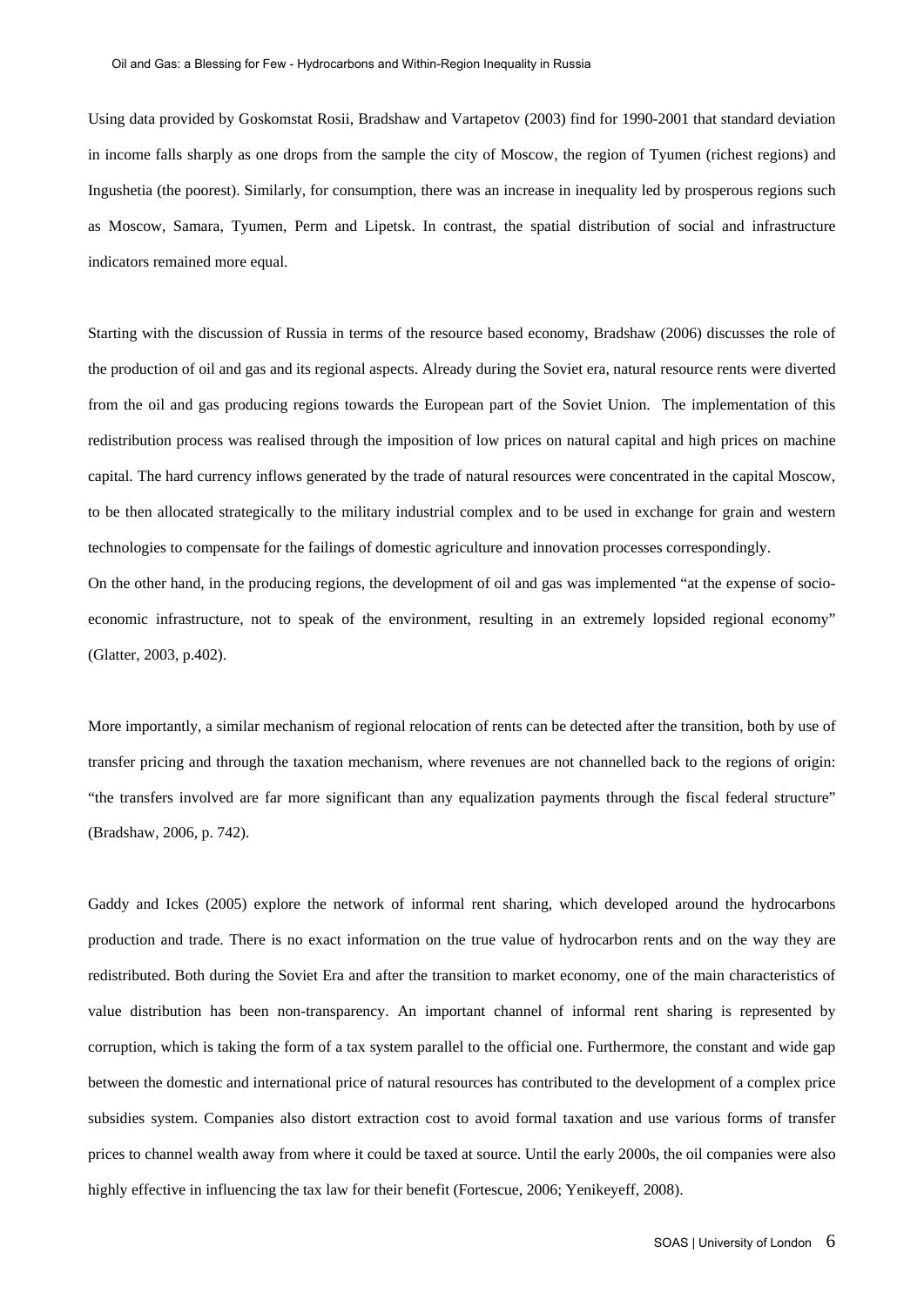<span id="page-6-0"></span>Spatial dimension plays a major role in enhancing inequality in Russia. In general, among transition economies the territorial extension has been found to be positively correlated with the level of inequality (Gerry and Mickiewicz 2008; see also Bradshaw 2006). The larger the extension of a country, the higher the impact of regionally specific effects on income distribution. Thus, it is not surprising that in Russia the regional patterns of GDP per capita diverged dramatically from the beginning of the 1990s (see also: Buccellato 2007).

#### *2.2. Within-region inequality: rent seeking and political corruption*

We now turn to the within-region dimension of inequality paying particular attention to the role of oil and gas. According to Svedberg *et al.* (2006), within-region inequality dominates the between-regional dimension and average indicators, as captured on the regional level, often mask significant inequality on the lower level. For instance, the Tyumen region, which hosts much of the oil and gas administration has a low average poverty rate (12%). Yet, in its Southern, rural part, the poverty rate increases to 18% (UNDP, 2007).

As discussed above, in the cross-country context, it has been found that large endowments of natural resources tend to go hand in hand with rent seeking behaviour. The natural resource sector is usually protected by huge barriers to entry, which leads to the strong position of producers. Furthermore, natural resources are usually found in isolated, unfriendly places, where distortions of political structures are likely and the rule of law may be poor. In the Russian case, during the Soviet era, entire cities were constructed to provide housing for workers in natural resource extraction in isolated areas of the west Siberian regions as well as in the Far East (Kronenberg 2004). This is precisely where some of the more authoritarian local structures developed after the collapse of the Soviet Union (Gel'man, 1999). The power struggle was typically limited to a few key players within the local oligarchy, and after the initial wave of democratisation in the early 1990s, the position of members of the political elite was increasingly defined by their relation to productive assets in the hydrocarbons sector (Glatter,  $2003$ )<sup>[6](#page-6-0)</sup>. As documented by Glatter (2003) for the Tyumen Regional Duma, in 1990-1993, 23% of seats were taken by employees and workers, 23% by professionals, 29% by economic leaders and middle level managers and 10% by administration officials. By 1997-2001, the representation of the first two groups fell to zero, and the representation of "economic leaders" increased to 40% and of local administration to 20%. Representation of big business in local institutions was also typical for other regions

 $\overline{a}$ 

<sup>&</sup>lt;sup>6</sup> A well-publicised case of an oil oligarch who became a governor of one of the Russian regions (Chukotka) was that of Mr. Roman Abramovich, who was also one of the two controlling shareholders of Sibneft (with Boris Berezovsky), before the sale of the company to Gazprom in September 2005.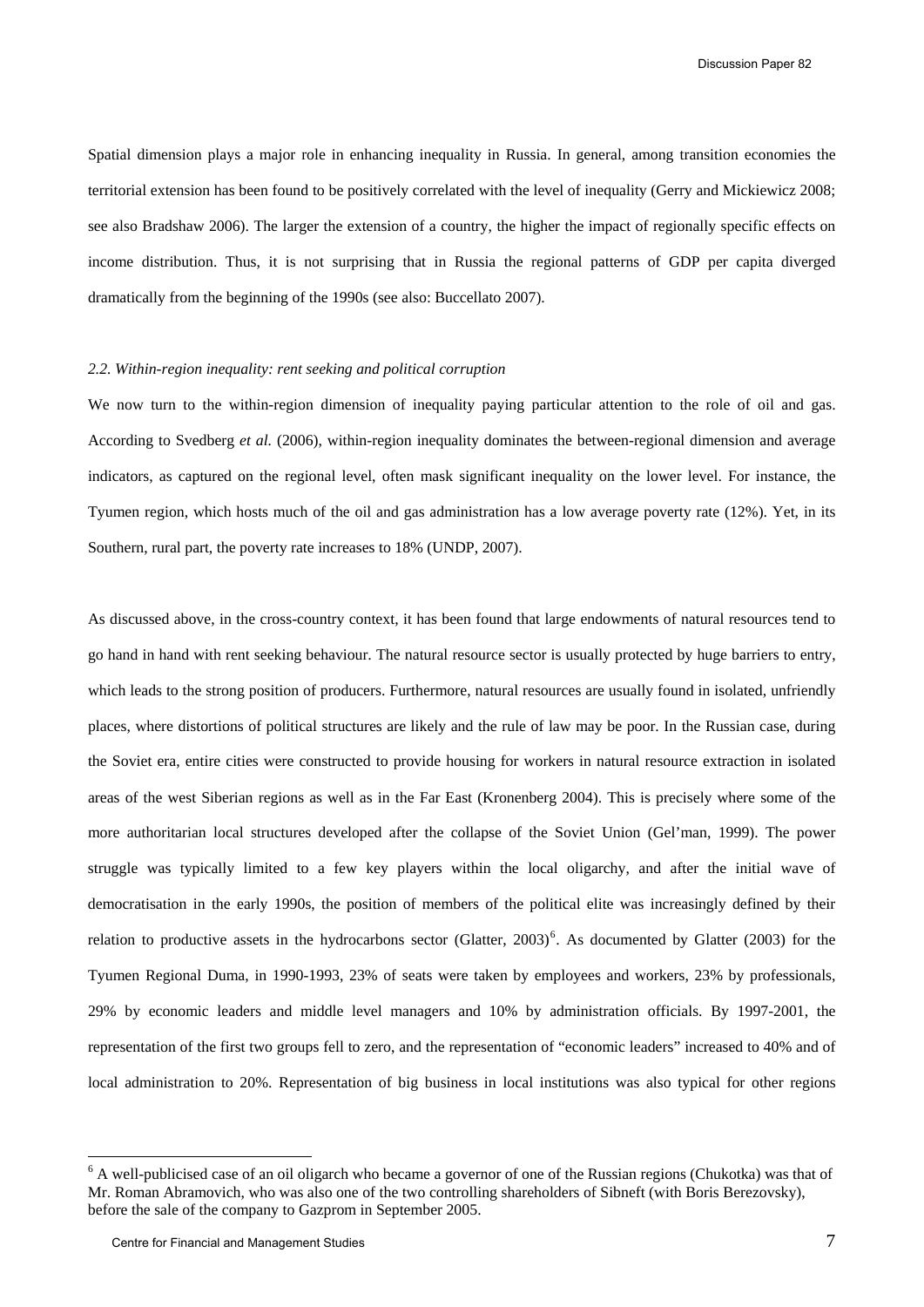<span id="page-7-0"></span>(Sakwa, 2008), however, in the context of our discussion, the key issue here is that the concentrated wealth generated in the oil and gas sector made it particularly easy for the businessmen to capture the local government.

The recentralisation programme implemented in Russia in the early 2000s led to the loss of influence of regional leaders on the federal level, but in exchange, those local elites that were co-opted by Kremlin consolidated their position on the local level. "As Russian critics of the [recentralisation] plan have pointed out, only partly facetiously, there are not enough KGB operatives from 1980s Leningrad to fill 89 top posts. (…) Putin has ceded to regional leaders much leeway to run their regions as they see fit." (Slider, 2005, pp. 183-184; see also Yenikeyeff, 2008). As noticed by Svedberg *et al.* (2006), "Since September 2004 new gubernatorial appointments were made in 35 regions. In most cases, the governors have been appointed for a third or even fourth term, meaning that the new scheme has allowed them to bypass the two-term limit that existed under the previous system." (*Ibid.*, p. 10). This pattern implies more stability in the local political and economic structures of power and their increasingly undemocratic character.

To summarise the argument, we posit that local economic structures dominated by oil rents endowed business elites with enormous resources for state capture and for the corresponding distortion of democratic processes. In turn, that enabled big business to protect its economic interests. The only change in 2000s was that the economic power was typically consolidated at the hands of federal corporate groups at cost of the regional corporate groups, many of which lost their autonomy (Yenikeyeff, 2008). Evidence provided by Svedberg *et al.* (2006) shows that Khanty-Mansi Autonomous Okrug, which is the main centre of the Russian oil industry, takes fourth place on the regional list of state capture<sup>[7](#page-7-0)</sup>, and the neighbouring Tyumen, where the oil and gas administration offices are located, takes the first place. Tyumen moved up to the top of the list in 2003, from a relatively low position in the mid 1990s.

One of the key channels through which state capture affects income distribution is through its detrimental effects on entry and entrepreneurship. Preferential treatment of big players crowds out new entrants while (i) entrepreneurship could play a critical role as an escape route out of low-income/poverty traps (Berkovitz and Jackson, 2006) and (ii) demand for labour and wage competition from new big entrants could have positive effects on incomes. Low entry coupled with a trend towards recentralisation is also very typical for the oil and gas industry in 2000s (Kryukov and

 $\overline{a}$ 

 $<sup>7</sup>$  State capture is measured by preferential treatment obtained by firms and defined by "tax breaks, investment credits,</sup> subsidies, subsidised loans, loans with a regional budget guarantee, official delays in tax payments, subsidised licencing free grants of state property, and special "open economic zone" status. (Svedberg *et al.*, 2006). The results discussed here are based on an earlier empirical study by Yakovlev and Zhuravskaya (2004).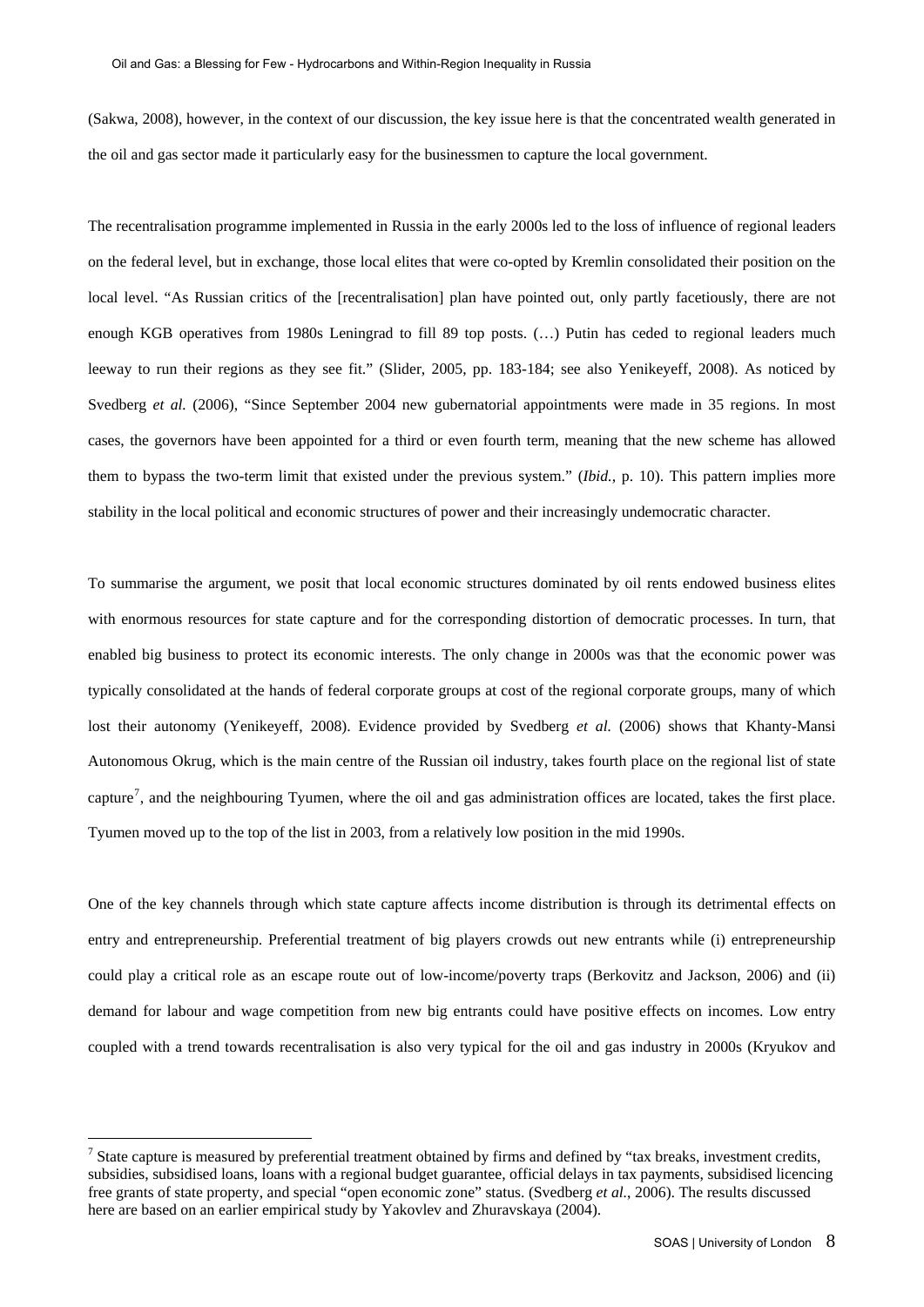Tokarev, 2007). The negative association between entry and state capture for Russian regions is documented by Yakovlev and Zhuravskaya (2004).

Obviously, the local political elites dominated by big business may opt for social support programmes, as the latter are beneficial from the point of view of social and political stability, yet only to the extent to which their share in hydrocarbons rents remains protected.

In general, income distribution is shaped by the way the political process modifies primary economic distribution. Accordingly, the link between authoritarian political structures and skewed income distribution documented for transition economies in cross country perspective by Gerry and Mickiewicz (2008) is likely to be found in the regional Russian perspective.

#### *2.3. Within-region inequality: labour market effects*

The political argument links with the economic one. Russia has inherited a very concentrated industrial apparatus from the Soviet period. A difficult, protracted and painful process of reallocation of labour from obsolete industries to more profitable new ones followed. In particular, the Stalinist central planned system implied the allocation of blue collar workers and engineers in isolated mono-structural regions. In sharp contrast, the transition brought more dynamism into the metropolitan areas. Crucially, the scarce inter-regional labour mobility coupled with regional protectionist policies impeded a natural process of arbitrage, making the regional factor endowment predominant in shaping wage disparities. The competition in some sectors remained inadequate, especially where privatisation was not coupled with new entry, and the local structures were dominated by one sector, hydrocarbons in particular (see for ex. Glatter, 2003). This situation led to forms of local monopsony in the labour market (Svedberg *et al.*, 2006; Bignebat 2003). With respect to oil and gas industry, the process of concentration and increasing entry barriers led to the spatial segmentation of production, where different companies enjoyed quasi-monopolies within their respective territory of operation in 2000s (Kryukov and Tokarev, 2007). Oil companies enjoy a monopsony position in recruiting labour, placing workers in a condition of dependency and weak bargaining power. This is an important factor which helps to explain why the local population is not sharing in the rents generated by the extracting industry as a result of direct, primary income distribution. In general, monopsony power leads to the persistence of wage differentials representing an important component of inequality (Bignebat 2003; Kislitsyna, 2003). The factors contributing to this situation include low mobility of labour within the Russian borders, due to the high cost of migration (including administrative costs), lack of financial liquidity amongst workers and underdeveloped housing markets. In addition, local large firms provide fringe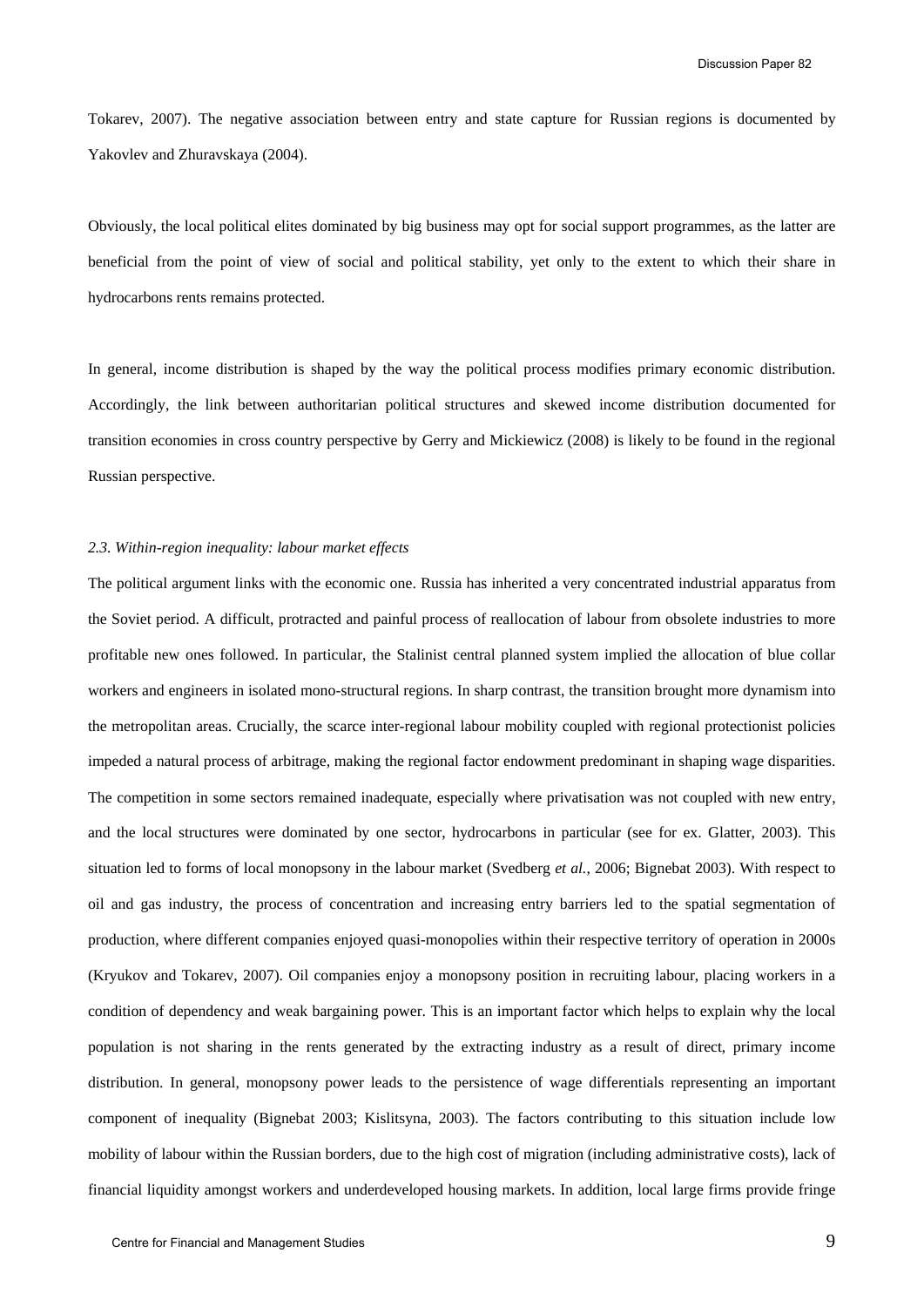benefits and in-kind payments, which can "be explained as an attachment strategy of firms: paying wages in nonmonetary forms makes it hard for workers to raise the cash needed for leaving the firm/region." (Svedberg *et al.*, 2006, p.14-15). Low mobility affects also high-skilled workers, and as a result, the regional labour market may exhibit characteristics of the segmented labour markets, where the shortage of high-skilled workers coupled with the abundance of low-skilled workers leads to wage inequality (Svedberg *et al.*, 2006). Given the technological characteristics of the oil and gas industry and its organisational structures that emerged from the process of consolidation in 2000s, local outcomes of this nature are likely.

To shed some further light on the monopsony issue we carry out a comparison between two of the most important Russian companies - Gazprom and Rostelecom, both operating in sectors characterised by large rents (hydrocarbons and telecommunication). Controlling more than 60% of Russian gas reserves and 84.7% of the national gas production, Gazprom alone now accounts for 10.6% of Russian GNP (source: Gazprom in figures 2002-2006 and Gazprom's Financial Reports). Rostelecom is the country's leading fixed-line telecommunications company, one of the biggest telecommunication companies in Russia and operates nationwide with a network reaching approximately 200,000 kilometres in length (Source: Rostelecom's Financial Reports).

Based on the Financial Statements of the two companies over the period 2002-2006, it clearly emerges that the share of profits in value-added as compared with the corresponding share of wages is much higher in Gazprom. In the case of Rostelecom the wages cost is always higher than the amount of gross profits. That amounts to a striking inter-sectoral difference, which is further reinforced by the differences in the internal composition of wage expenses, i.e. the share of the remuneration of senior management and directors in the total amount of wages and salaries. Over the period 2002- 2006 this share ranged from 0.6 to around 2.4% for Rostelecom and from around 10% to approximately 13% for Gazprom, implying a much lower share of workers in comparison with the management apparatus in value-added in the hydrocarbons sector (*Figure 1*).

{Figure 1 about here}

#### *2.4. Redistribution*

Disparities generated in the labour market could be offset by redistribution through the tax system and government expenditure. Due to the general increase of international hydrocarbon prices, revenues from custom duties have strongly increased in early 2000s and as a result their share in total revenues went up from 7.1% in 1999 to 15.8% in 2004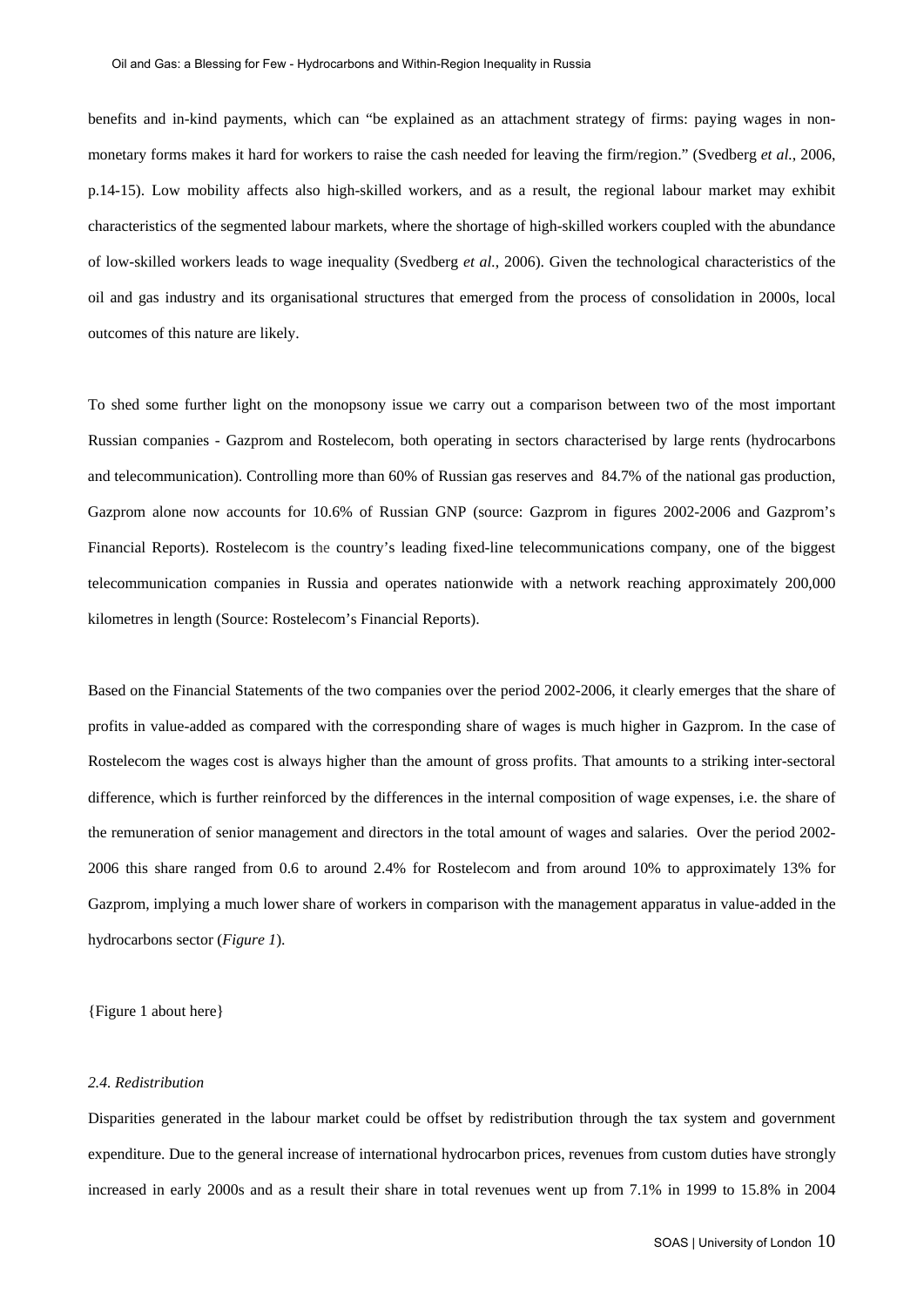Discussion Paper 82

(Ellman, 2006). While oil price growth amounted to 191% between 2002 and 2007, the corresponding growth in custom duty was 982%. A parallel growth in tax on mineral production between 2002 and 2007 amounted to 353% (Kryukov and Tokarev, 2007). Hydrocarbon revenues have been targeted for the creation of the so-called stabilisation fund, set up to prevent a new financial crisis similar to the one experienced in August 1998. In January 2006 the stabilisation fund reached the amount of 1,459.1 billion Rubles (Ellman, 2006, p.41-43). DeBardeleben (2003) considers the balance of financial flows between the regions and the centre (i.e., difference between the total amount of tax revenues collected in the regions and expenditure of the regional government) in four different regions (Stavropol'skii *krai,* Orlovskaya *oblast*, Nizhegorodskaya *oblast* and Khanty-Mansiiskii *avtonomnyi okrug)* over the period 1996-1998. The region of Khanty-Mansiiskii *avtonomnyi okrug*, which is the main centre of the Russian oil industry, contributes far more to the federal budget than the three remaining regions. However, despite the relevant amount of tax revenues generated by the hydrocarbons sector, it is not clear how they are redistributed, especially across regions. Performing a simple OLS regression with robust standard errors on a cross-section of 87 Russian regions for the year 2005, we find an insignificant negative (sic!) relation between average monthly transfers to households per capita and percentage of people living under the poverty threshold (*Figure2)*. Due to a possible problem of endogeneity deriving from the use of two variables that are simultaneously determined, we also computed a Bonferroni-adjusted index of correlation, which does not imply any direction of causality. We found an insignificant negative correlation in the order of -0.1431. These results seem to suggest that the fiscal transfers are not targeting the poor, and are therefore not decisive in reducing the gap separating the richest and the poorest, which is likely to be the highest in hydrocarbons producing regions due to the economic and political factors discussed above.

#### {Figure 2 about here}

To summarise, we posit the following. The distribution of income both between and within regions is strongly affected by the rents generated by hydrocarbons extraction and trade, which are supported by the economic and political structures. The distributional effects are partly driven by the technological characteristics of the extraction processes, where capital-intensive firms create pockets of limited numbers of well-paid jobs. However, they are enhanced by the monopsonistic position of these companies against both the bulk of their workers and the local labour force, from which the employees are drawn. The strong local position of these companies is protected by the dominant position of the key big business players in the political structures.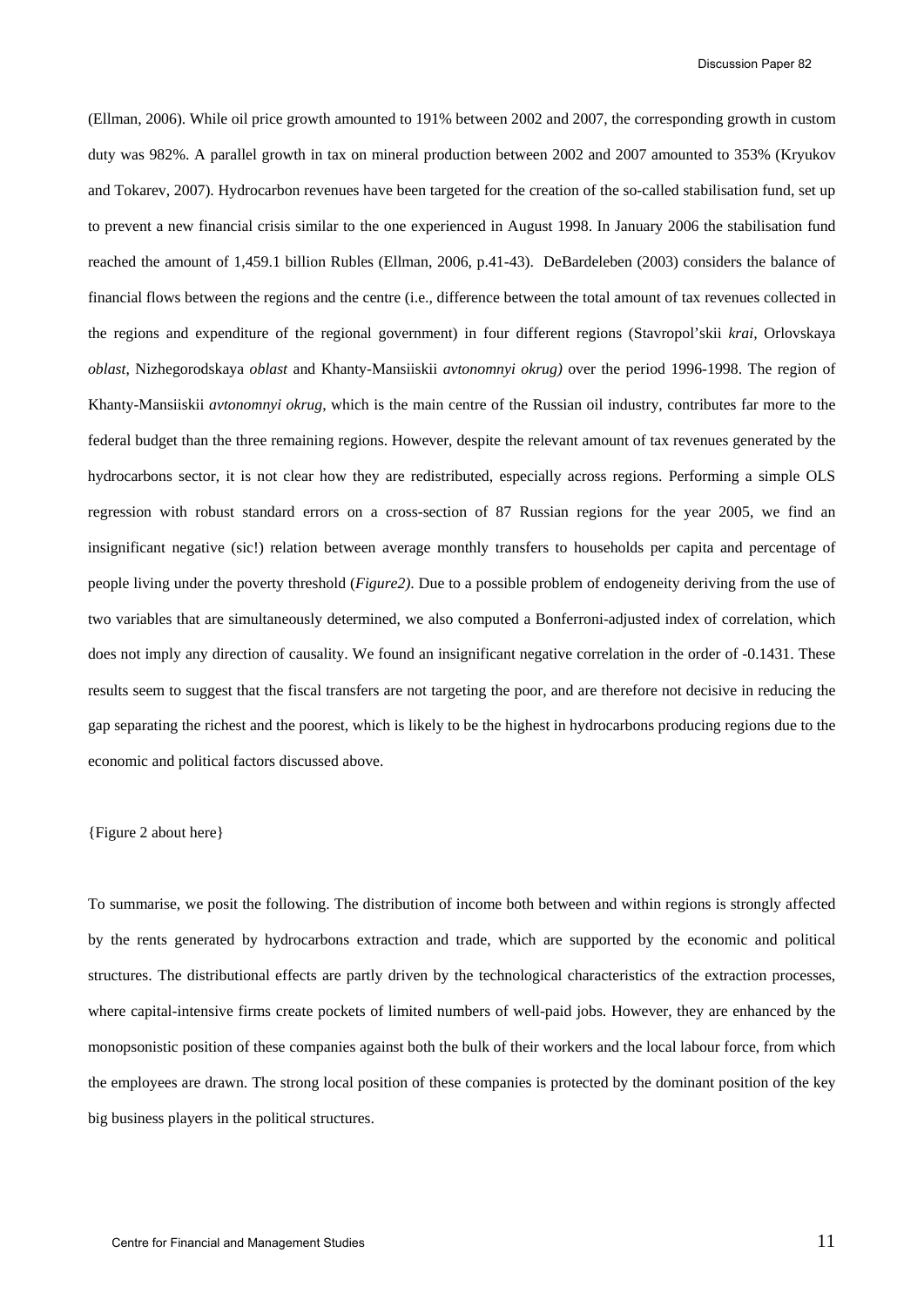In addition, a significant part of resource rents is transferred away from the extraction region, leaving less to be shared directly with local communities. This would not be a problem *per se*, and could even be welcomed if the federal spending would compensate for the local distortions. However, existing evidence demonstrates that while the government share in the oil and gas rents has been on the increase, it has not been accompanied by well-targeted social transfers, which would return back to the communities some of the wealth from the actual physical resources in their neighbourhood. Taking all these factors together, we can explain the paradox, which is that the regions where the oil resources are located, are also characterised by the more extreme social contrasts.

The literature provides *cross-country* evidence that oil and gas endowment is associated with an increase in inequality, and the same factor may play a significant role in the *cross-regional* perspective for Russia. Accordingly, we intend to establish empirically if, in addition to the *between* regions dimension of hydrocarbons-driven inequality in Russia, we also see an increase in inequality within the regions of extraction. In the next section we introduce the empirical methodology we wish to implement for this purpose.

## **3) Hydrocarbons and Inequality in the Russian Regions**

## *3.1 Measuring Inequality between and within Russian Regions*

In most of the studies, inequality refers to disparities in income. Inequality is, however, a multidimensional concept. It includes a much wider range of aspects, such as wealth, consumption, access to health, education and other public services. However, any empirical analysis is always limited by the availability of data and in our study we use the broadest and the most used concept of inequality, that is the one concerning divergence in income levels. Relying on it, we first construct a bi-dimensional measure of inequality *between* and *within* regions to demonstrate the role of oil and gas. For this purpose, we utilise the Theil Statistic, which is being increasingly used in economic literature. Theil's T statistic can be easily constructed with just two bits of information, that in the case of Russian federation are: the share of each region's population in the Russian population and the ratio of the average regional income to the average income in the country. Correspondingly, the formula is:

$$
The il = \frac{Region\_Population}{Total\_Population} \times \frac{Average\_Re\,gional\_Income}{Average\_Country\_Income} \times ln\left(\frac{Average\_Re\,gional\_Income}{Average\_National\_Income}\right)
$$

Theil's measure of inequality we derived is capturing the spatial component of inequality, stating how large is the contribution of each individual region to the total amount of the *between* inequality in the Russian federation. *Figure 3*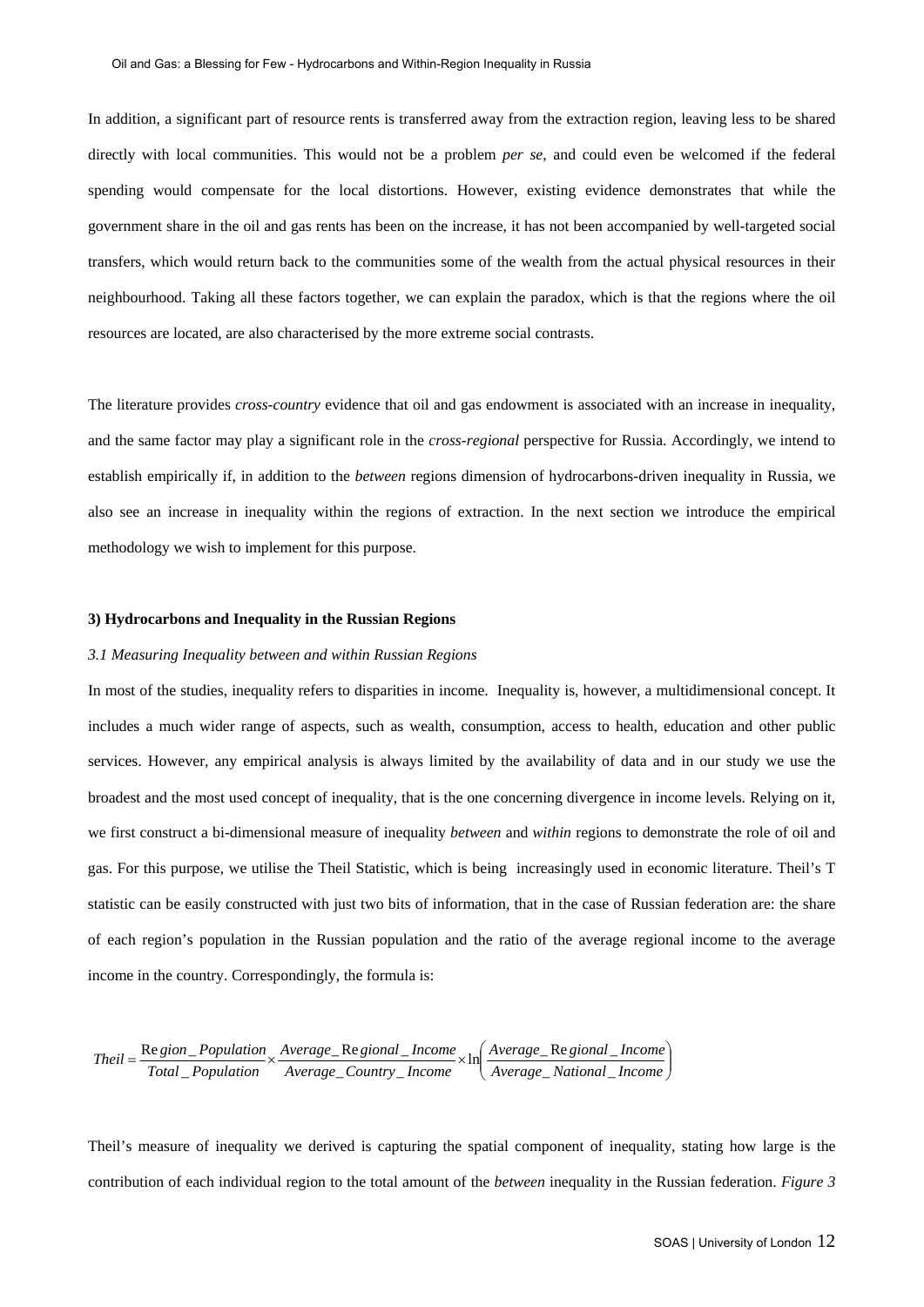below shows how important is the role played by the west Siberian region (two autonomous administrative entities of Chanty-Mansijskij Autounomous Okrug and Jamalo Nenetskij Autonomous Okrug, both in the Tyumen region), which is the one from which approximately one half of the total amount of hydrocarbons produced in Russia originates. The administrative organisation of the Tyumen area is deeply connected with the distribution of natural resources and with the economic structure of their production. The Chanty-Mansijskij Autounomous Okrug represents the main centre of the Russian Oil industry, while Jamalo Nenetskij Autonomous Okrug is the area where the highest share of gas production takes place. The remaining portion of the territory is the 'proper' Tyumenskaya Oblast, mainly consisting of the town Tyumen (the capital) and playing the complementary role of onward hydrocarbons transmission and strategic basis of oil and gas administration offices (Glatter 2003). Galbraith *et al.* (2004) argues that the prominent contribution of the Tyumen region to Russia between inequality reflects the advantage of export oriented areas with respect to other regions in attracting strong currency revenues and of urban entities with developed systems of services. However, we demonstrate below that also when controlling for the general amount of exports and the share of services, oil and gas still continue to play an important role in explaining inequality.

# {Figure 3 about here}

#### *3.2 Within-Region Inequality: Data, Model Specifications and Methodology*

Goskomstat Rossii provides data at the regional level for the annual share of income acquired by each quintile of the population. Data is available for the period 2000-2004. Our measure of inequality can now be computed alternatively either as a share acquired by the top (bottom) quintile or the difference between the share of income owned by the richest quintile of the population in each of the regions and the shares of the remaining four quintiles of the population, separately considered.

Over the period 2000-2004 we can rely on a complete balanced panel for 86 Russian regions. To avoid double counting, where both regional level data and sub-regional level data (like autonomous regions) are reported, we use the residuals obtained from subtracting the reported lower level units from the higher level regional units (for example, we use a residual obtained by deducting the figures for Chanty-Mansijskij Autounomous Okrug and Jamalo Nenetskij Autonomous Okrug from the figures provided for the whole Tyumen region, instead of using the latter).We also have to drop the Chechen Republic because of the lack of data for this war-tormented region. The other observation dropped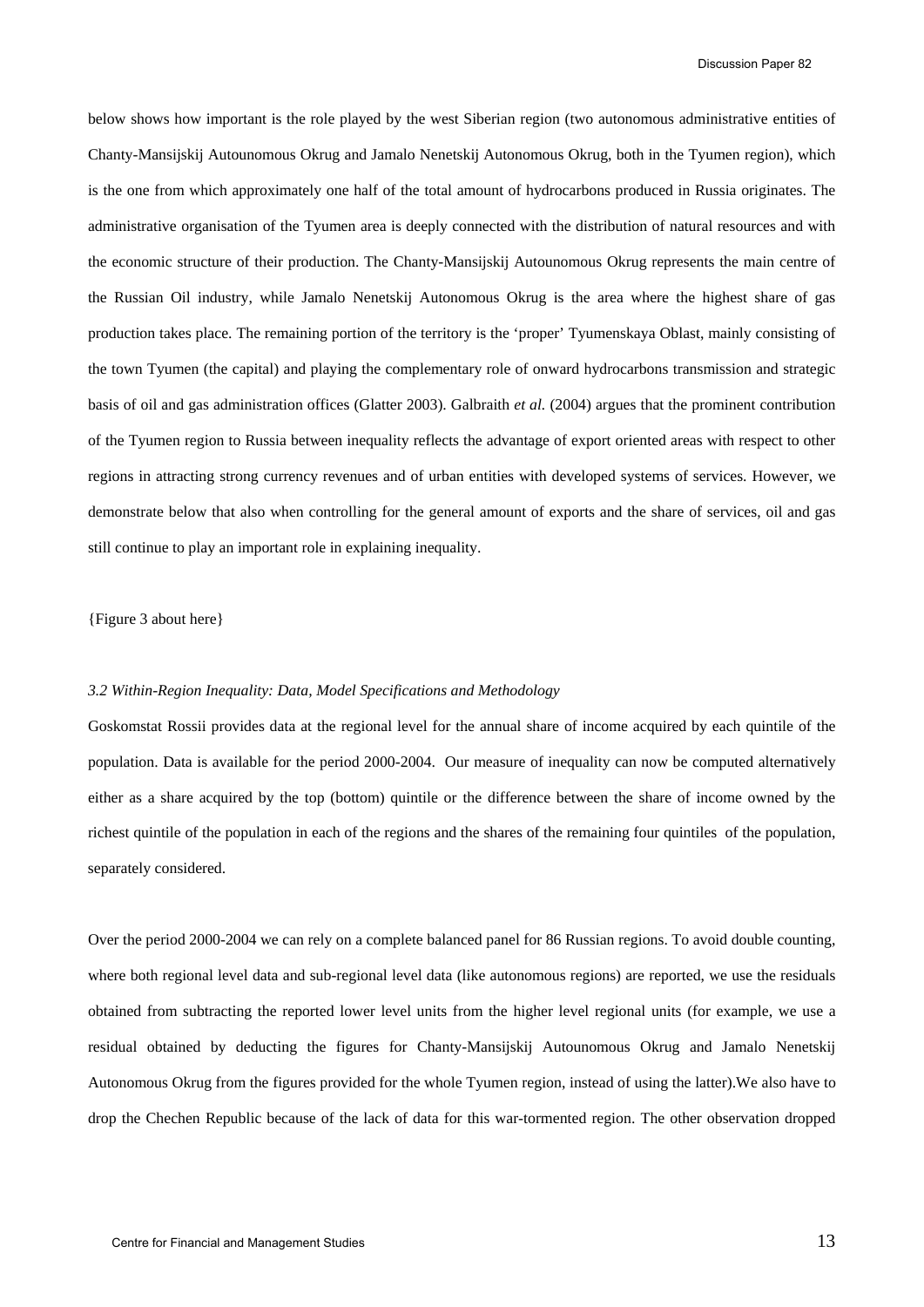<span id="page-13-0"></span>from the analysis is the capital Moscow, which is an outlier and presents specific characteristics not comparable with the rest of the Russian Federation.<sup>[8](#page-13-0)</sup>

One further remark is necessary. The quality of data at a regional level raises questions and hence the reliability of regional datasets is often considered problematic. In the case of the Russian federation, Goskomstat Rossii provides data as collected by the local authorities. Solanko (2003) raises doubts about the precision of regional data collection in Russia. Yemtsov (2003) also raises the possibility of inconsistencies between national and regional methodologies of producing data, preventing for example disaggregation of national data into regional components. However, the methodology used by *Goskomstat* has constantly improved and has been standardised getting closer to international benchmark over time and the period we consider is relatively recent. While recognising the possible drawbacks in using *Goskomstat* data, it is the only complete dataset that can be used for our purposes.

As dependent variables we first use the percentage shares of income for each regional population quintile. In particular, the share of income of the richest 20% is an important indicator of income distribution (see for instance Reuveny and Li, 2003). As our robustness check, we also utilise the differences between the percentage shares of highest income quintile of the population and the corresponding shares of the lower quintiles. All are computed at the regional level, that is, they capture the within-region inequality.

We consider the production of oil and gas tonnes standardised by the number of people living in each region **(P\_OIL&GAS)** as the core variable for our analysis.

To reinforce our results, we introduce some control variables that have been shown in the economic literature as playing an important role in affecting both income growth and distribution across individuals and spatial entities. We end up by considering five control variables.

First, differences in wages and hence income inequality can be explained as a consequence of the heterogeneous distribution of human capital across people and space. Lukyanova (2006) concludes that inequality becomes more severe where the share of low educated workers is higher. However, the relation between inequality and investment in human capital is documented as ambiguous in the economic literature (Aghion *et al.*, 1999). Despite the uncertainty related to the long-run impact of investment in human capital on inequality, the link between these two variables has

 $\overline{a}$ 

 $8$  We run our models both without Moscow and with Moscow dummy variable. There is little difference between the results. All are available on request.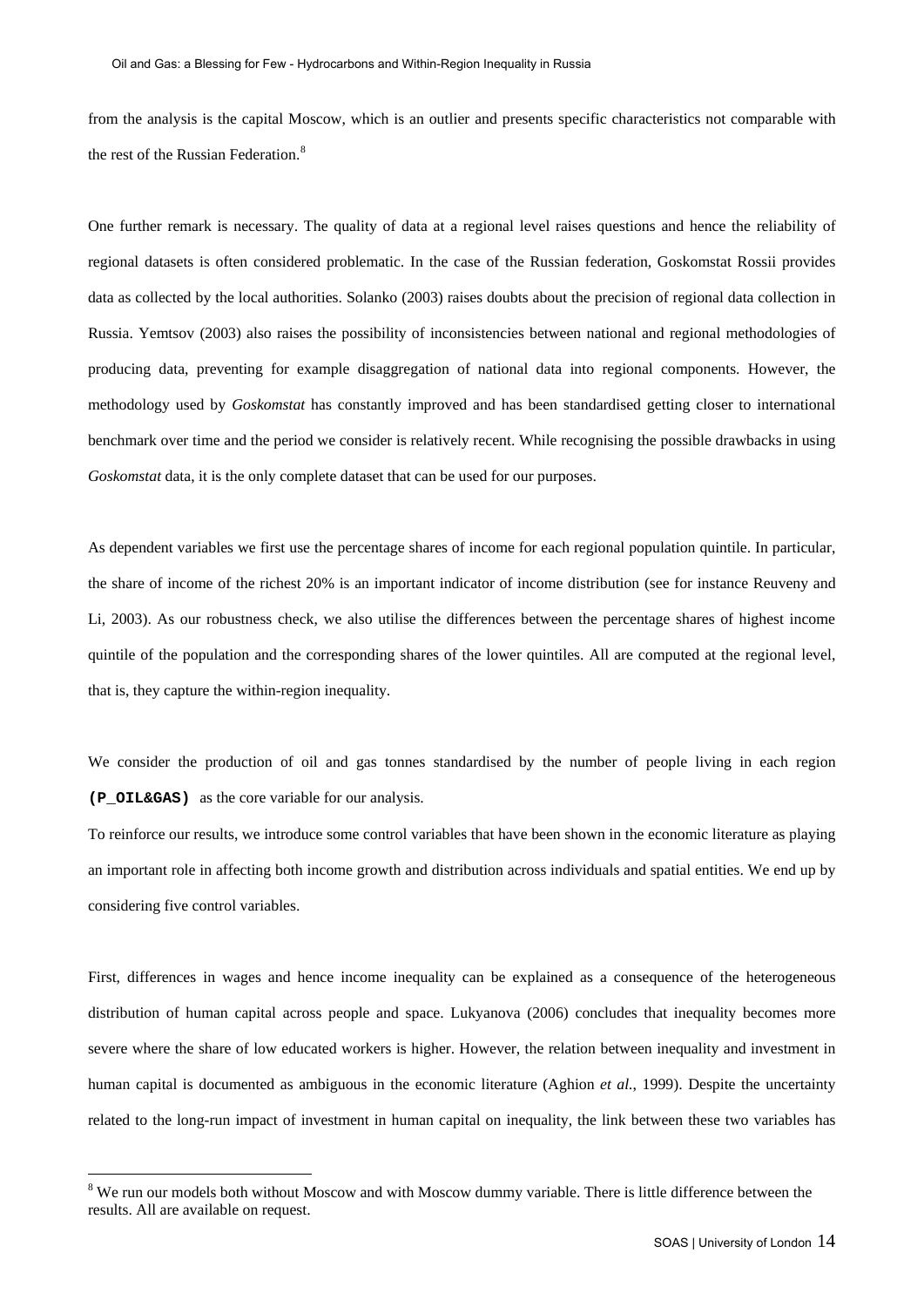been widely discussed and we introduce the corresponding variable using a proxy (**ENROLLMENT\_RATE**). This variable represents the percentage of children enrolled in primary school out of the population of children at the corresponding age.

Furthermore, we introduce two other control variables. The first is the logarithm of the regional GDP **(1\_RGDP)**. After Kuznets (1955; 1963) revealed the inverted U-shaped relationship between the two variables, there have been numerous studies testing the link. If the debate about the direction by which one variable affects the other remains still open, the emerging consensus in the recent literature is that income and inequality seem to vary endogenously (Lundberg and Squire, 2003). In order to alleviate the problem we will make use of the System GMM econometric methodology, which has been proved to be robust with respect to the endogeneity across variables.

In addition, we control the natural logarithm of total exports denominated in dollars (1\_EXPORT). After the 1998 financial crises and the consequent strong devaluation of the rouble, the increase in inequality has been affected by the polarisation between regions with access to international trade and those that relied on internal market economic activities. The gap has increased especially when goods have been produced at costs denominated in roubles and sold at hard currency prices on the international markets. Galbraith *et al.* (2004) conclude that relative income rose more sharply in regions enjoying hard currency export earnings. However, this increase in income was not necessarily shared evenly by the local population, which could lead to higher *within* inequality. Controlling for exports is important, otherwise testing of our hypothesis on the impact of hydrocarbons could suffer from omission of a related variable creating a bias.

The results of Fedorov (2002) suggest that together with export, the degree of urbanisation has played a very important role in enhancing disparities across regions. Such a result can be explained by the existence of more developed services sectors in regions with higher degrees of urbanisation. People working in new privatised services usually benefit from higher wages with respect to workers in manufacturing industries and especially to low-skilled labour in rural areas. Hence, we include also the share of services in total production **(SERV)** as our explanatory variable for the *within*region dimension of inequality.

Summarising, we end up with the following two main specifications. The first one is where the dependent variables are the shares in regional income of the five quintiles of the regional population. The second relates to the differences between the shares of the top quintile and the lower ones. That is we have: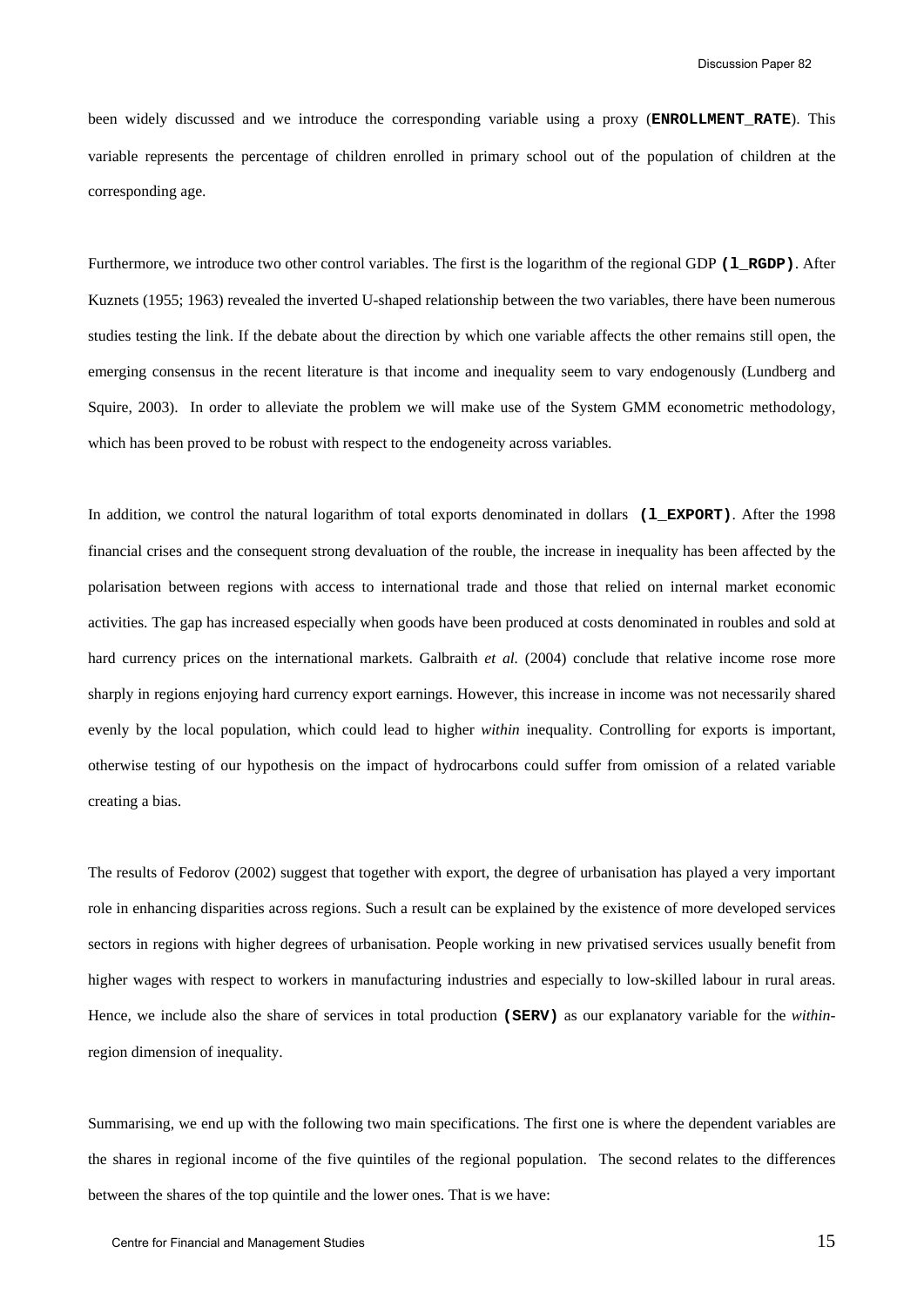$$
Qunt_j - th = \alpha_1 + \alpha_2 (P_OIL & GAS)_{i,t} + \alpha_3 (ENROLMENT\_RATE)_{i,t}
$$
\n
$$
+ \alpha_4 (I_RGDP)_{i,t} + \alpha_5 (I_LEXPORT)_{i,t} + \alpha_6 (SERV)_{i,t} + \varepsilon_{i,t}
$$
\n
$$
(1)
$$

$$
Dist_{-}5 - th_{-} j - th = \alpha_1 + \alpha_2 (P_{-}OIL \& GAS)_{i,t} + \alpha_3 (ENROLMENT_{-}RATE)_{i,t}
$$
  
+  $\alpha_4 (I_{-}RGDP)_{i,t} + \alpha_5 (I_{-}EXPORT)_{i,t} + \alpha_6 (SERV)_{i,t} + \varepsilon_{i,t}$  (2)

where *i* represents a region, *t* a year and *j* the income quintile (1-5). *Qunt j-th* relates to the share in income of the corresponding quintile.  $Dist\_5 - th\_j - th$  relates to the four differences of percentage GDP share between the fifth percentile and each of the remaining lower four income groups (with *j*=1,2,3,4) . For the five years considered we can rely on a complete balanced panel for 86 Russian regions.

We now discuss the choice of the appropriate methodology to obtain estimates of the models presented above. Implementing fixed effect panel data estimator would allow us to control for regional specific effects unlike the standard OLS cross-sectional regressions. However, the fixed effects estimator could fail in controlling for possible endogeneity of at least some of the explanatory variables considered (ENROLMENT RATE and l RGDP for example). We can address the problem with instrumenting the right hand side variables with their lagged values. This procedure has been first implemented through a GMM estimator by Arellano and Bond (1991). Recently however, the issue of possible persistence in the dependent variable that leads to a downwards bias in Arellano-Bond estimator has been highlighted (see for instance Hayakawa, 2007). Hence, we end up by choosing the *System GMM* methodology as introduced by Arellano and Bover (1995) and Blundell and Bond (1998; 2000). Making use of a wider set of instruments, this method has been proven to result in greater precision for the estimates of autoregressive parameters as it combines the difference estimator of Arellano-Bond (1991) and the level estimator of Arellano-Bover (1995), for which corresponding biases work in opposite directions (downwards in the former, upwards in the latter) and the weights adjust the final estimation for the relative difference of the magnitudes of the biases. This is particularly important in the presence of persistent series (Hayakawa, 2007), especially when the time span of the data is small as it is in our case. In addition, with *System GMM*, we also apply the robust standard errors, implying a further improvement in the quality of our estimations.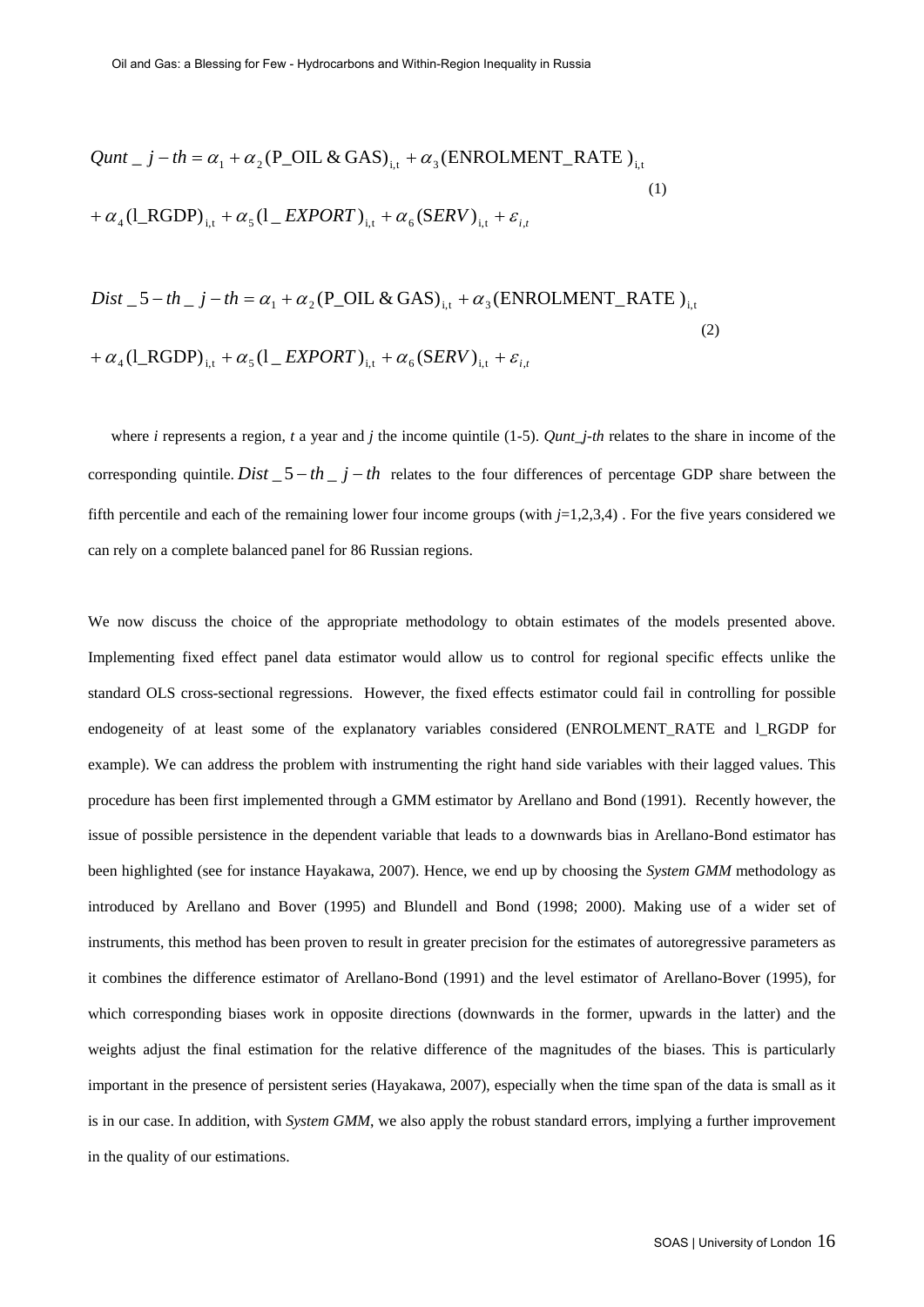In addition to our preferred models, we also present results obtained by testing for alternative dependent variables using the same benchmark model as specified in equation (1). In particular we use (a), the Gini index **(GINI)**, (b) the coefficient of differentiation in income between the richest 10% and the poorest 10% of the population **(Coeff\_Diff\_Income)** and (c) the Theil statistic (calculated using the formula as depicted in Section 3.1 above based on data on regional GDP and population as provided by *Goskomstat*) **(THEIL)**. If the first two measures have been discussed already, something could be told about the third proxy for inequality. Data for this variable are provided by *Goskomstat* together with the Gini Index and we use it just as an alternative measure of the gap between poorest and richest percentile of the population. However, for the Gini index and the coefficient of differentiation in income we only have three years (2003-2005) available and this prevents us from applying the dynamic panel data specifications. For such a short span of time we apply so called *between effects* estimator, based on three years averages of all the variables included in the model.

# *3.3. Results*

Our main hypothesis relates to the hydrocarbons as a factor enhancing within-regional inequality. All our specifications confirm the important role of oil and gas production in enhancing divergence and inequality within regions.

We start with presenting results obtained with the percentage shares of each quintiles of the population as the dependent variables and implementing the *System GMM* methodology (*Table 1*). It turns out clearly that oil and gas **(P\_OIL&GAS)** tend to enrich the highest quintile of the population most; in contrast, for all the remaining four quintiles of the population the variable exhibits a negative relation with the correspondent share of wealth. The effect of the variable representing the hydrocarbons production is also robust to the introduction of additional control variables such as the logarithm of regional GDP **(1\_RGDP)** and the logarithm of the amount of exports **(1\_EXPORT)**. Interestingly, the gains from export are more widely shared. On the other hand, the share of services in total regional production **(SERV)** seem to benefit the richest percentile of the population most, a result that could be linked to the presence of entry barriers.

{Table 1 about here}

We move next to the analysis based on the gaps between the share of wealth owned by the richest quintile and the remaining four quintiles individually taken (*Table 2*). As this is a more restrictive test of our hypotheses, the services indicator is no longer significant, but the key variable which remains very significant in exacerbating differences across different quintiles is oil and gas. We should also emphasise that for both models, all the tests seem to confirm validity of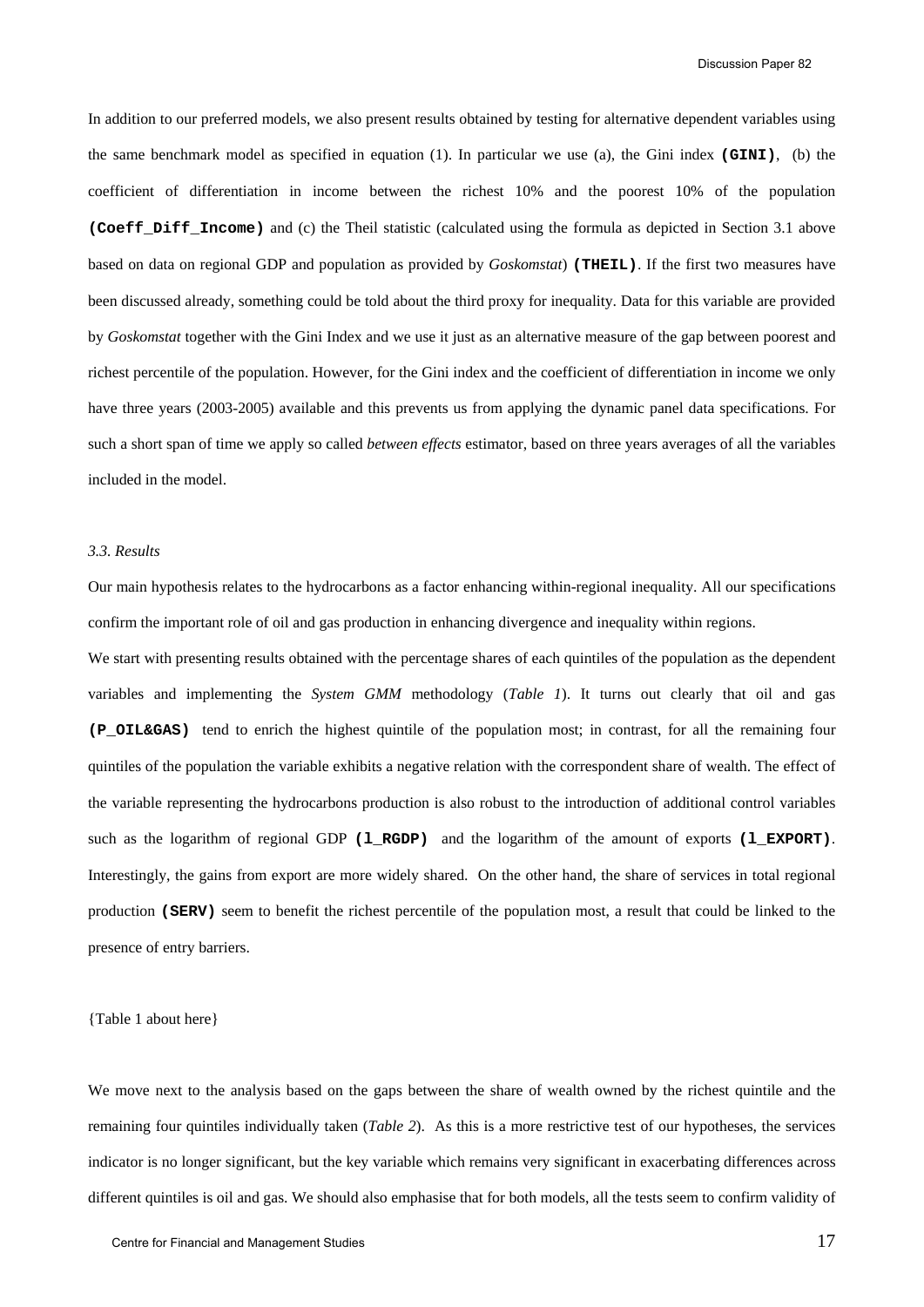specification: the lag of the dependent variable is always very significant, the autocorrelation of the first order is always significant but, importantly, the second order autocorrelation is in contrast never detected, and the over-identifying restriction test always provides good results.

#### {Table 2 about here}

Finally, in *Table 3* we present results obtained with three additional dependent variables as proxies for inequality implementing the *between effect* regression. The three columns of the table reports results for (1) the Gini index, (2) the coefficient of differentiation in income between the richest 10% and the poorest 10% of the population and (3) the Theil't statistic, respectively. The only variable which exhibits a positive and highly significant impact on inequality is again the hydrocarbons production. Services and the regional output are found to have a positive and significant impact on inequality in two out of three specifications. The enrolment rate and exports lose their explanatory power.

{Table 3 about h**ere**}

## **4) Concluding remarks**

Russia is the largest country on earth (11.5% of its surface,  $17,075,200 \text{ km}^2$ , 6,591,027 mi<sup>2</sup>), almost twice as large as Canada, US and China, and more than twice as large as Brazil and Australia. Despite the recent recentralisation drive, its geographical diversity is still matched by institutional, economic and social diversity. It is for this reason that some of the theoretical tools developed to understand cross-country variation may be applied to analyse variation on the regional level in Russia (Popov, 2001), and this is what we do.

We focus on hydrocarbons endowment and argue that the regularities observed on the cross-country level apply to Russian regions as well. In the novel perspective, we test empirically the determinants of intra-regional inequality in Russia, applying robust dynamic panel data estimators. We find that regions, where oil and gas is produced tend to experience higher levels of income inequality in striking resemblance to cross-country results.

Why do our findings matter? Inequality is not the same as poverty, albeit Kolenikov and Shorrocks (2005) documented that along the low level of income, inequality is also an important determinant of poverty in Russia. In the hydrocarbons perspective, these two factors work in the opposite direction, as the oil- and gas- rich regions are characterised by higher average incomes, even if to a large extent the latter mask important intra-regional disparities. This is well understood in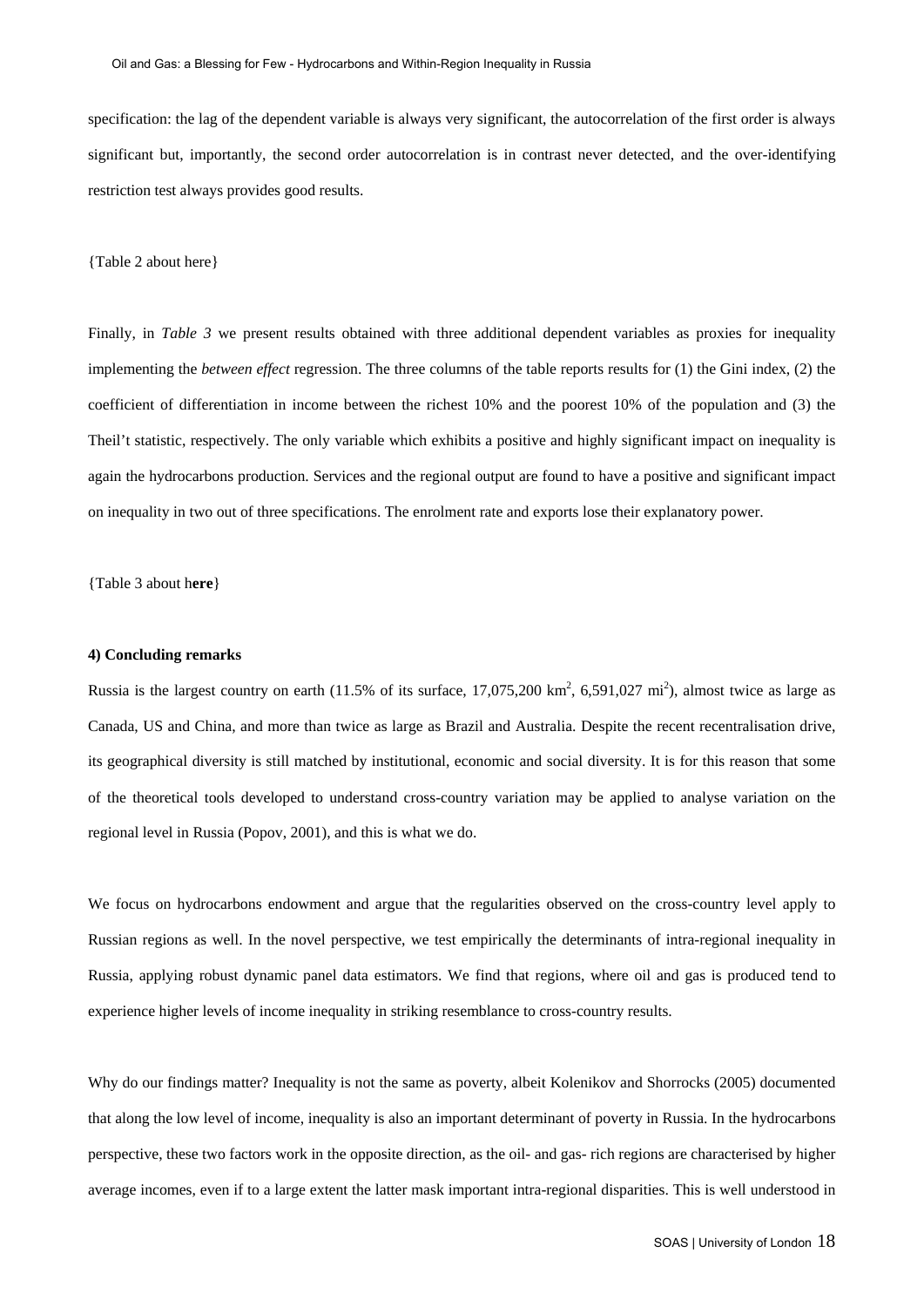Russia, and one can also see government initiatives address some of the problems, examples of which include a 'selfsufficiency' target programme launched in Tyumen Region in 2007 (UNDP, 2007). More could be done in this respect. Russia has accumulated \$70.7 billion in the form of the stabilisation fund, representing around 7.1% of the GDP (October 2006). The fund was originally created to protect the state budget against oil-price fluctuations. Given its rapid growth over time the stabilisation fund may soon be used beyond its proper mandate of "fiscal insurance" (OECD, 2006). It seems to us however, that the efficient solution would require tackling the problems at their roots. We argue, that in striking resemblance to country-level analysis, hydrocarbons rents provide big business with concentrated wealth which has been used to derail the democratic processes initiated in Russia in early 1990s. Glatter (2003) provides a striking example of how this mechanism had operated at the local level and resulted in a high level of integration between the local oil industry and local political elites achieved by early 2000s. It seems that recent recentralisation drive changes the local balance of power, with a shift from regional corporate groups to federal corporate groups and a stronger position of the federal government (Yenikeef, 2008). However, while the local elites co-opted by the federal administration give up their ambitions at the federal level and help the president and the ruling party to achieve the expected elections results at the local level, they are becoming more protected from the potential local political competition under a new implicit political contract.

State capture follows. With the return to statism from 2003 onwards (Hanson, 2007; OECD, 2006), the organizational features of the big players evolve, but the mechanism remains similar. Åslund (2005) states that after the new reorganisation of the energy sector, the huge oil revenues corrupt the top of the state administration and the market reforms needed to enhance economic efficiency had become suboptimal for the top officials. There is a danger of renewed state energy monopoly, implying the shift from a system of oligarchs' control to a system of *bureaugarchs'*  control of hydrocarbons revenues. The identity of the key players could change at the local level, but not the basic mechanism of political capitalism. As documented by Svedberg *et al.* (2006), oil and gas regions open the ranking of regions ordered by the extent of state capture. If anything, this pattern became more clear now then it was in the late 1990s. Big companies may follow a seemingly paternalistic approach offering fringe benefits and in-kind payments to its employees. However, the problem is that this policy has a detrimental effect upon the labour mobility and therefore – indirectly – upon the income distribution. Even more seriously, state capture on regional level is strongly correlated with weak entrepreneurship and low entry (Svedberg *et al.*, 2006). This produces inequality as it closes some efficient channels to exit poverty and make the monopsonistic features of the labour market even stronger. As explicitly explained by one of the regional officials in an interview, entry is perceived as bad to local businesses as it may create competition driving wages up (Estrin and Prevezer, 2006).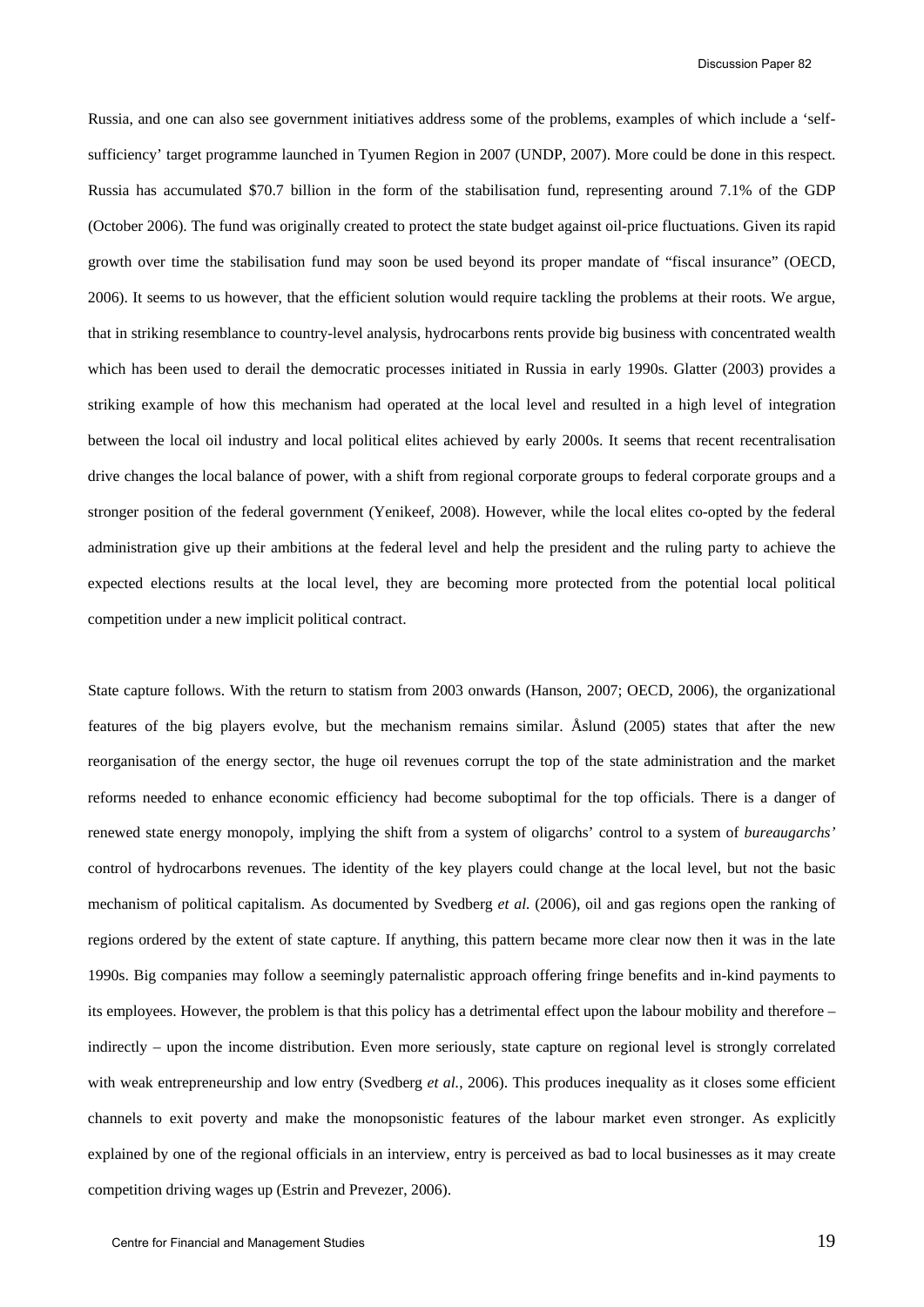There are some important extensions to our analysis that we have not yet followed. It would be an interesting extension of current research to investigate to what degree the same pattern applies to other post-Soviet republics. In particular, there is evidence that a similar situation of regional inequality associated with oil extraction may be present in Kazakhstan (Kaiser, 2006). In addition, it would also be interesting to explore if some effects similar to country-level "Dutch disease" operate at the regional level via differences in regional price level. This is beyond the scope of the current analysis.

In summary, we stress the interactions between economic structures, political processes and social outcomes. We demonstrate that oil and gas leads to inequality at the local level and argue that there is evidence that the link between the two is via corrupted political mechanism and distorted economic institutional frameworks. However, as observed by Bradshaw (2006), the example of Norway demonstrates that oil does not need to produce socially undesirable effects if coupled with an efficient political mechanism. There is nothing deterministic or inevitable about the future in our conclusions. Russia is too large and complex to make strong assumptions about the sustainability of the current trends. Its potential for change should not be underestimated.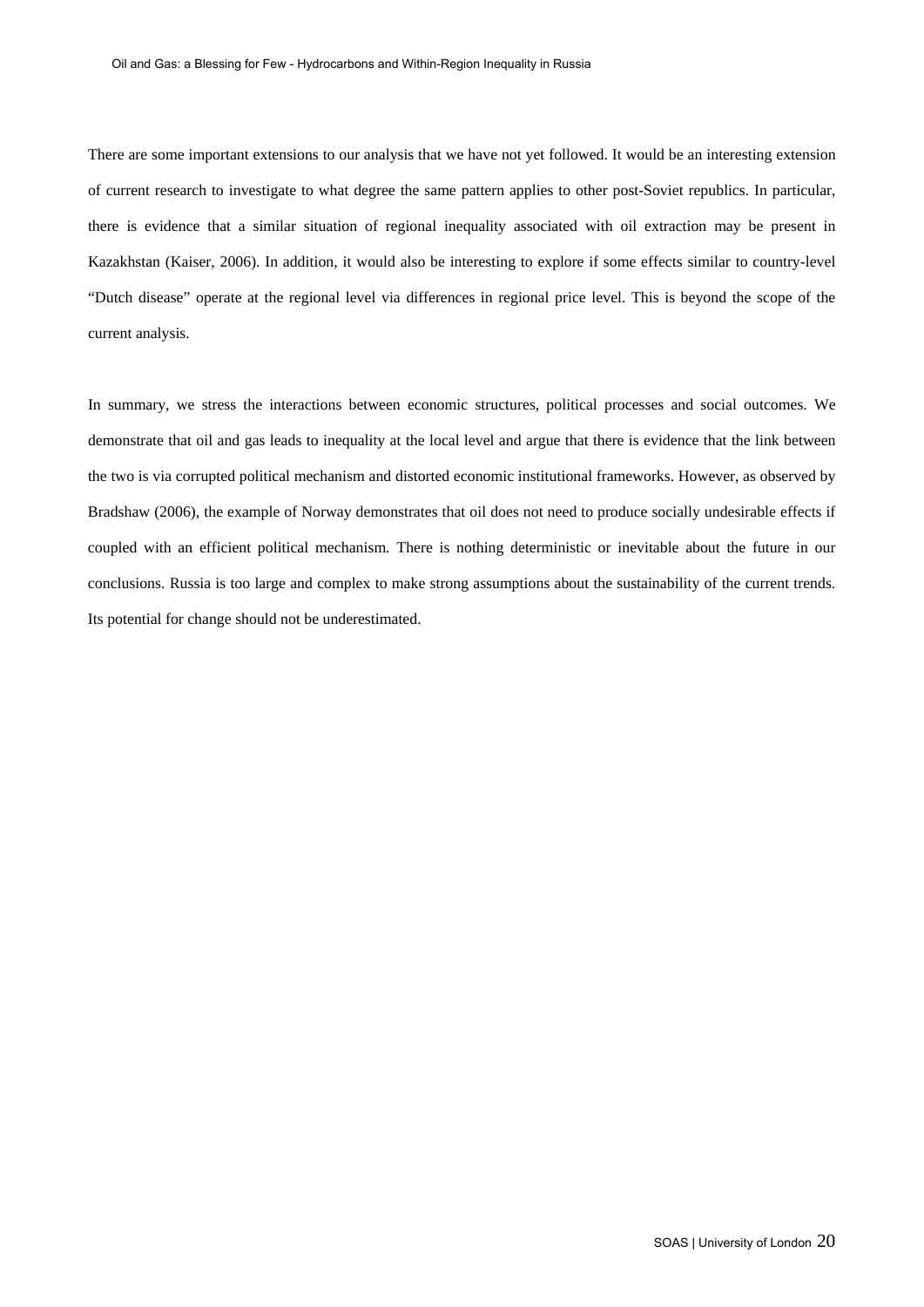#### **References**

Aghion, P., Caroli, E. & Garcia-Penelosa, C. (1999), 'Inequality and Economic Growth: The Perspective of New Growth Theory', *Journal of Economic Literature*, 37, 4, 1615-1660.

Arellano, M. & Bond, S. (1991), 'Some tests of specification for panel data: MonteCarlo Evidence and an Application to employment equations', *Review of Economics Studies*, 58, 2, 227-97.

Arellano M. & Bover, O. (1995), 'Another Look at the Instrumental Variable Estimator of Error-Components Models', *Journal of Econometrics*, 68, 1, 29-52.

Åslund, A. (2002), *Building Capitalism. The Transformation of the Former Soviet Block* (Cambridge, Cambridge University Press).

Åslund, A. (2005), 'Putin's Decline and America's Response', Policy Brief, Carnegie Endowment for International Peace, 2005*.* 

Berkowitz, D. & Jackson, J. E. (2006) 'Entrepreneurship and the Evolution of Income Distributions in Poland and Russia', *Journal of Comparative Economics*, 34, 2, 338-356.

Bignebat, C. (2003), *'*Spatial dispersion of wages in Russia: does transition reduce inequality on regional labour markets?', TEAM University of Paris I & CNRS*,* mimeo.

Blundell, R. & Bond, S. (1998), 'Initial Conditions and Moment Restrictions in Dynamic Panel Data Models', *Journal of Econometrics*, 87, 1, 115-143.

Blundell, R. & Bond, S. (2000) 'GMM estimation with persistent panel data: an application to production functions', *Econometric Reviews*, 19, 3, 321–340.

Bradshaw, M. (2006), 'Observations on the Geographical Dimensions of Russia's Resource Abundance,' *Eurasian Geography and Economics*, 47, 6, 724–746.

Bradshaw, M. J. & Vartapetov, K. (2003) 'A New Perspective on Regional Inequalities in Russia,' *Eurasian Geography and Economics*, 44, 6, 403-429.

Buccellato, T. (2007), *Convergence across Russian Regions: A Spatial Econometrics Approach*, Discussion Paper 70 (London, CEFIMS SOAS University of London).

Commander, S., Tolstopiatenko, A. & Yemtsov, R. (1999) 'Channels of Redistribution-Inequality and poverty in the Russian transition,' *The Economics of Transition,* 7, 2, 411-47.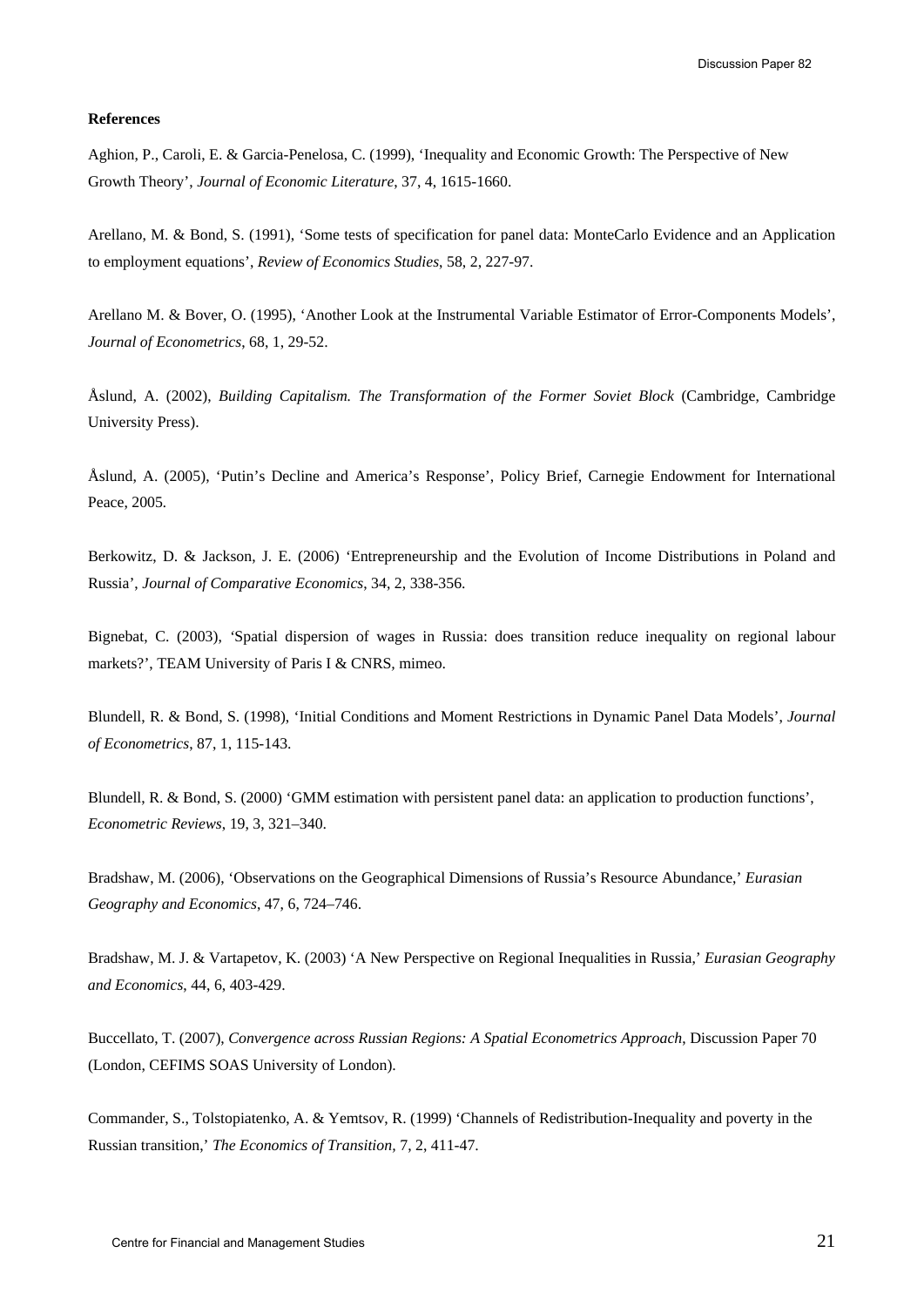Considine, J. I. & Kerr, W. A. (2002), *The Russian Oil Economy* (Cheltenham, U.K. & Nothampton, MA, USA, Edward Elgar).

Corden, W. M. & Neary, J. P. (1982), 'Booming Sector and De-Industrialisation in a Small Open Economy,' *The Economic Journal*, 92, 368, 825-848.

Corden, W. M. (1984), 'Booming Sector and Dutch Disease Economics: Survey and Consolidation', *Oxford Economic Papers*, 36, 3, 359-380.

DeBardeleben, J. (2003), 'Fiscal Federalism and How Russians Vote', *Europe-Asia Studies*, 55, 3, 339-363.

Eastwood, R. K. & Venables, A. J. (1982), 'The Macroeconomic Implications of a Resource Discovery in an Open Economy', *The Economic Journal*, 92, 366, 285-299.

Ellman, M. (ed.), (2006), *Russia's Oil and Natural Gas- Bonanza or Curse?* (London, Anthem Press).

Estrin, S. & Prevezer, M. (2006) 'On the Role of Institutions in Firm Entry and Survival in Emerging Markets; A Cross-Country Case Study Approach', paper presented at CNEM seminar, London Business School, mimeo.

Federov, L. (2002), 'Regional Inequality and Regional Polarization in Russia,' 1990–99', *World Development*, 30, 3, 443–456.

Fortescue, S. (2006), *Russia's Oil Barons and metal Magnates. Oligarchs and the State in Transition* (Houndmills, Palgrave Macmillan)

Gaddy, C. G. & Ickes, B. W. (2005), 'Resource Rents and the Russian Economy,' *Eurasian Geography and Economics*, 46, 8, 559–583.

Galbraith, J. K., Krytynskaia, L. & Wang, O. (2004) 'The Experience of Rising Inequality in Russia and China during the Transition', *The European Journal of Comparative Economics*, 1, 1, 87-106

Gel'man, V. (1999) 'Regime Transition, Uncertainty and Prospects for Democratisation: The Politics of Russian Regions in a Comparative Perspective', *Europe-Asia Studies*, 51, 6, 939-956.

Gerry, C. J. & Mickiewicz, T. M. (2008), 'Inequality, Democracy and Taxation: Lessons from the Post-Communist Transition,' *Europe Asia Studies*, 60, 1, 89-113.

Glatter, P. (2003), 'Continuity and Change in the Tyumen' Regional Elite 1991-2001', *Europe-Asia Studies*, 55, 3, 401- 435.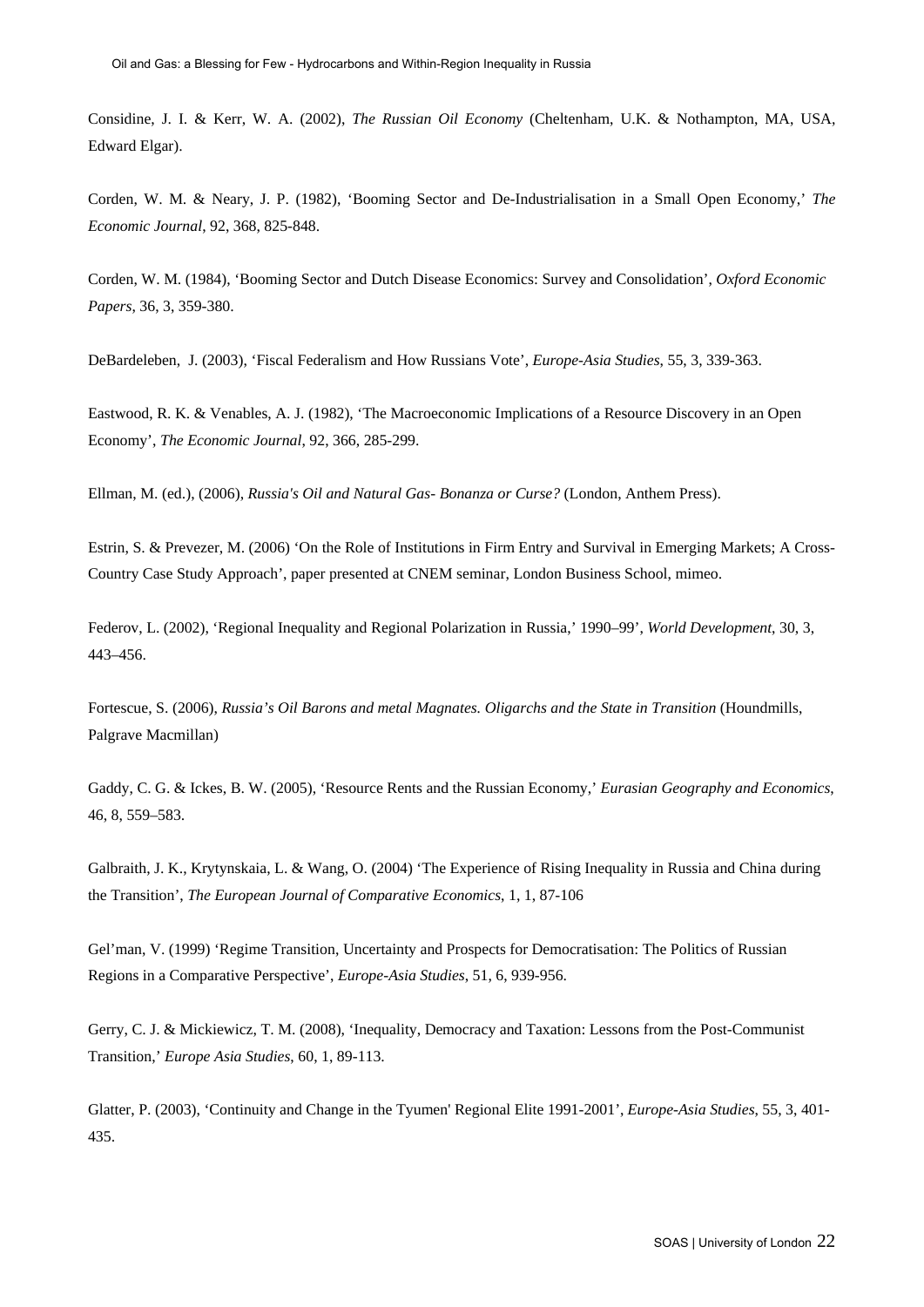Gros, D. & Steinherr, A. (1995) *Winds of Change. Economic Transition in Central and Eastern Europe* (Harlow, Longman)

Gurvich, E. T. (2004), 'Makroekonomicheskaya otsenka roli rossiiskogo neftegazovogo sektora', *Voprosy Ekonomiki*, 10.

Gylfason, T. & Zoega, G. (2002), *Inequality and Economic Growth: Do Natural Resources Matter?*, Working Paper 712 (5) (Munich, CESifo).

Hahn, G. (2005), 'Reforming the Federation', in White, S., Gitelman, Z. & Sakwa, R. (2005) *Developments in Russian Politics 6* (Houndmills, Palgrave Macmillan), 148-167.

Hanson, P. (2007), 'The Russian Economic Puzzle: Going Forwards, Backwards or Sideways?', *International Affairs*, 83, 5, 869-889.

Havrylyshyn, O., (2006) *Divergent Paths in Post-Communist Transformation. Capitalism for All or Capitalism for the Few?* (Houndmills, Palgrave Macmillan).

Hayakawa, K. (2007), 'Small Sample Bias Properties of the System GMM Estimator in Dynamic Panel Data Models', *Economic Letters*, 95, 1, 32-38.

Kaser, M., (2006), 'Sustaining Growth: A Prospectus For Labour Market Policies In Kazakhstan', Russian And Eurasian Centre, St Antony's College, University of Oxford, mimeo, 2006.

Kislitsyna O. (2003), *Income Inequality in Russia during Transition-How Can It Be Explained?*, Working Paper 03/08 (Moscow, Economics Education and Research Consortium).

Kolenikov, S. & Shorrocks, A. (2005) 'A Decomposition Analysis of Regional Poverty in Russia', *Review of Development Economics*, 9, 1, 25-46.

Kronenberg, T. (2004), 'The curse of natural resources in the transition economies', *Economics of Transition*, 12, 3, 399–426.

Kryukov, V. & Tokarev, A. (2007) *Neftegazovye Resursy v Transformyeremoi Ekonomike* (Novosibirsk, Nauka-Center).

Kuznets, S. (1955), 'Economic Growth and Income Inequality', *American Economic Review*, 45, 1, 1-28.

Kuznets, S. (1963), 'Quantitative Aspects of the Economic Growth of Nations', *Economic Development and Cultural Change*, 11, 1-80.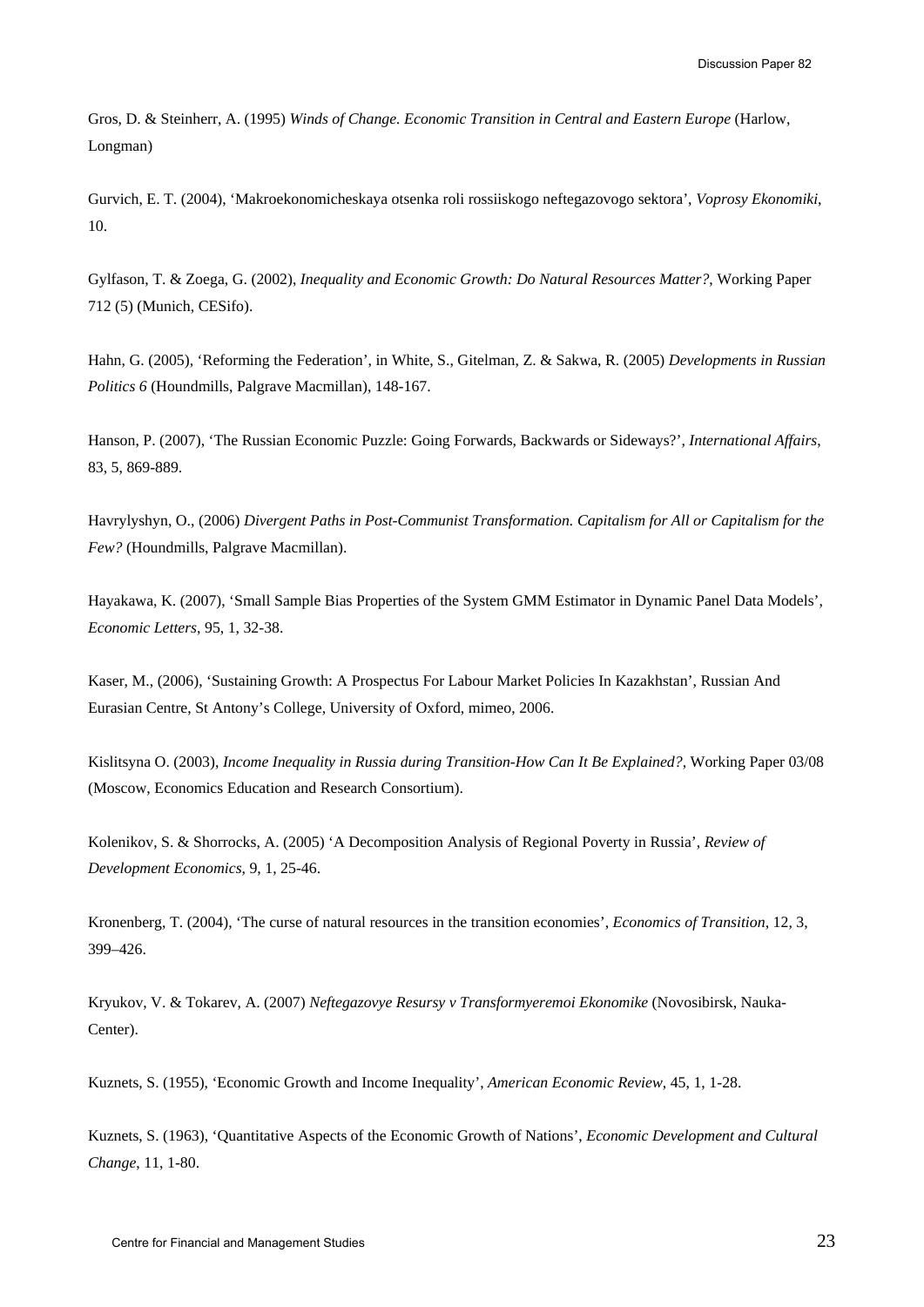Leite, C. A. & Weidman, J. (1999) *Does Mother Nature Corrupt? Natural Resources, Corruption, and Economic Growth*, Working Paper WP/99/85 (Washington D.C., IMF).

Lukyanova, A. (2006), *Wage Inequality in Russia (1994–2003)*, Working Paper 06/03 (Moscow, Economics Education and Research Consortium).

Lundberg, M. & Squire, L. (2003) 'The Simultaneous Evolution of Growth and Inequality', *Economic Journal*, 113, 487, 326-344.

Mickiewicz, T. (2005), *Economic Transition in Central Europe and the Commonwealth of Independent States* (Houndmills, Palgrave Macmillan).

Milanovic, B. (1998) *Income, Inequality and Poverty during the Transition from Planned to Market Economy* (Washington D.C., World Bank).

OECD (2006) *Economic Surveys: Russian Federation* (Paris, Organisation for Economic Cooperation and Development).

Popov, V. (2001), 'Reform Strategies and Economic Performance of Russia's Regions', *World Development*, 29, 5, 865-886.

Reuveny, R. & Li, Q. (2003) 'Economic Openness, Democracy, and Income Inequality. An Empirical Analysis', *Comparative Political Studies*, 36, 5, 575-601.

Sachs, J. D. & Warner, A. M. (2001) 'Natural Resources and Economic Development-The curse of natural resources,' *European Economic Review*, 45, 4-6, 827-838.

Sakwa, R. (2008) *Putin. Russia's Choice* (London, Routledge).

Sala-I-Martin, X., Doppelhofer, G. & Miller, R. I. (2004) 'Determinants of Long-Term Growth: A Bayesian Averaging of Classical Estimates (BACE) Approach', *American Economic Review*, 94, 4-6, 813-835.

Slider, D. (2005) 'Politics in the Regions', in White, S., Gitelman, Z. & Sakwa, R. (eds.), *Development in Russian Politics 6* (Houndmills, Palgrave Macmillan), 168-185.

Solanko, L. (2003) *An Empirical Note on Growth and Convergence Across Russian Regions*, Discussion Paper 9 (Helsinki, Bank of Finland, Institute for Economies in Transition).

Svedberg, M., Ono, J. & Mosina, O. (2006) (eds.), *Unleashing the Potential. Growth and Investment in Russian Regions* (Moscow and Stockholm: Centre for Economic and Financial Research and Stockholm Institute of Transition Economics).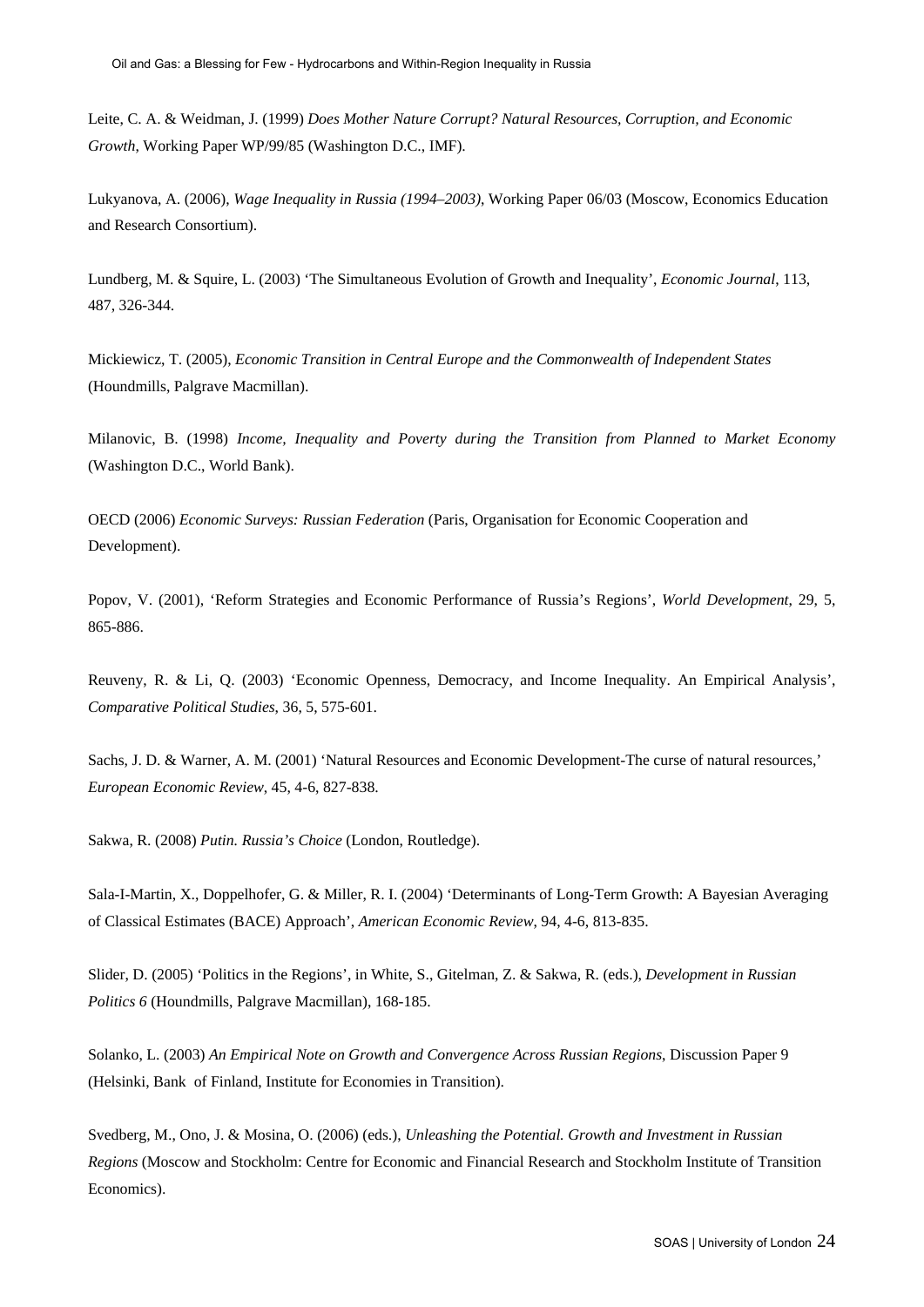Treisman, D. (1998), 'Deciphering Russia's Federal Finance: Fiscal Appeasement in 1995 and 1996', *Europe Asia Studies*, 50, 5, 893-906.

UNDP (2007) *Russian Regions: Goals, Challenges, Achievements. Human Development Report. Russian Federation 2006/2007* (New York, United Nations Development Programme).

Yakovlev, E. & Zhuravskaya, E. (2004) *State Capture and Controlling Owners of Firms*, Working Paper 44 (Moscow, CEFIR).

Yemtsov, R. (2003), *Quo Vadis? Inequality and Poverty Dynamics across Russian Regions*', Discussion Paper 67 (Helsinki, WIDER).

Yenikeyeff, S. (2008) *The Battle for Russian Oil: The Kremlin, Governors and Oligarchs* (Oxford, Oxford University Press), forthcoming.

World Bank (2004), *Country Economic Memorandum for Russia* (Washington D.C., World Bank).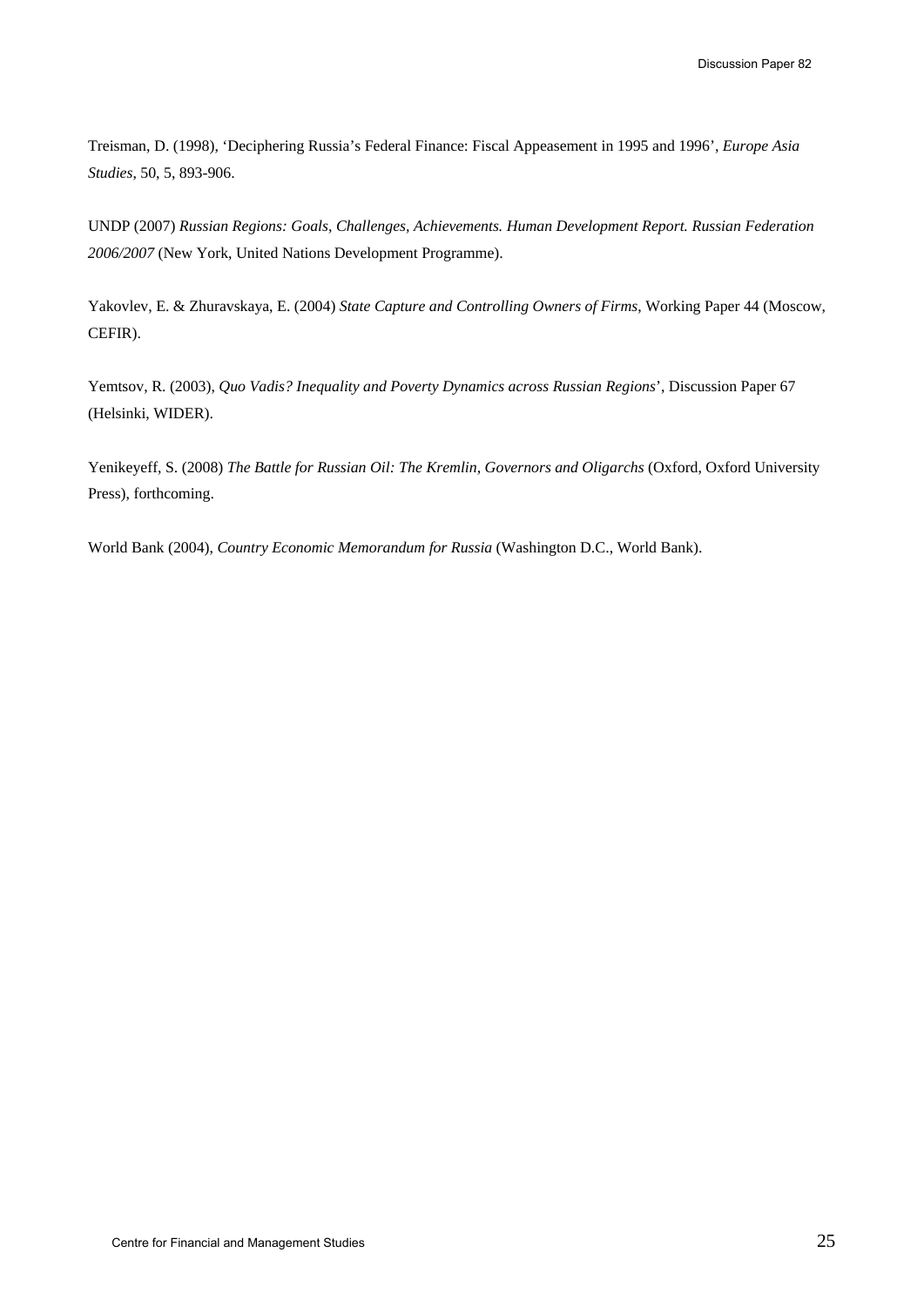| -System_GMM-                                       |               |                                                    |               |               |               |  |  |  |  |
|----------------------------------------------------|---------------|----------------------------------------------------|---------------|---------------|---------------|--|--|--|--|
|                                                    | <b>FIRST</b>  | <b>SECOND</b>                                      | <b>THIRD</b>  | <b>FOURTH</b> | <b>FIFTH</b>  |  |  |  |  |
| L. dep_var                                         | 0.742         | 0.721                                              | 0.781         | 0.873         | 0.851         |  |  |  |  |
|                                                    | $(0.088)$ *** | $(0.097)$ ***                                      | $(0.098)$ *** | $(0.089)$ *** | $(0.087)$ *** |  |  |  |  |
| P_OIL&GAS                                          | $-0.004$      | $-0.005$                                           | $-0.003$      | $-0.001$      | 0.008         |  |  |  |  |
|                                                    | $(0.002)$ **  | $(0.002)$ **                                       | (0.002)       | $(0.001)*$    | (0.006)       |  |  |  |  |
| ENROLLMENT_RATE                                    | $-0.002$      | $-0.002$                                           | $-0.003$      | $-0.001$      | 0.008         |  |  |  |  |
|                                                    | (0.004)       | (0.004)                                            | (0.003)       | (0.001)       | (0.01)        |  |  |  |  |
| 1_RGDP                                             | $-0.08$       | $-0.093$                                           | $-0.058$      | $-0.015$      | 0.155         |  |  |  |  |
|                                                    | (0.056)       | (0.061)                                            | (0.044)       | (0.013)       | (0.157)       |  |  |  |  |
| <b>LEXPORT</b>                                     | 0.009         | 0.022                                              | 0.002         | 0.008         | 0.017         |  |  |  |  |
|                                                    | (0.035)       | (0.037)                                            | (0.027)       | (0.007)       | (0.107)       |  |  |  |  |
| <b>SERV</b>                                        | $-0.007$      | $-0.006$                                           | $-0.003$      | $-0.001$      | 0.013         |  |  |  |  |
|                                                    | $(0.003)$ **  | $(0.003)*$                                         | (0.002)       | (0.001)       | (0.01)        |  |  |  |  |
| YEAR==2001                                         | 0.044         | 0.066                                              | 0.014         | 0.017         | 0.032         |  |  |  |  |
|                                                    | (0.061)       | (0.069)                                            | (0.046)       | $(0.009)*$    | (0.191)       |  |  |  |  |
| YEAR==2002                                         | $-0.049$      | $-0.037$                                           | $-0.046$      | $-0.004$      | 0.285         |  |  |  |  |
|                                                    | (0.053)       | (0.06)                                             | (0.042)       | (0.01)        | $(0.143)$ **  |  |  |  |  |
| YEAR==2003                                         | $-0.196$      | $-0.181$                                           | $-0.162$      | $-0.024$      | 0.656         |  |  |  |  |
|                                                    | $(0.036)$ *** | $(0.041)$ ***                                      | $(0.032)$ *** | $(0.010)$ **  | $(0.128)$ *** |  |  |  |  |
| Constant                                           | 2.874         | 4.393                                              | 4.44          | 3.077         | 3.776         |  |  |  |  |
|                                                    | $(0.854)$ *** | $(1.368)$ ***                                      | $(1.797)$ **  | $-2.07$       | $-3.863$      |  |  |  |  |
| Observations                                       | 337           | 337                                                | 337           | 337           | 337           |  |  |  |  |
| Number of ID                                       | 86            | 86                                                 | 86            | 86            | 86            |  |  |  |  |
| Number of instruments                              | 86            | 86                                                 | 86            | 86            | 86            |  |  |  |  |
|                                                    |               | Arellano-Bond test for AR(1) in first differences: |               |               |               |  |  |  |  |
| $z =$                                              | $-2.93$       | $-2.91$                                            | $-3.23$       | $-3.70$       | $-3.08$       |  |  |  |  |
| $Pr > z =$                                         | 0.003         | 0.004                                              | 0.001         | 0.000         | 0.002         |  |  |  |  |
| Arellano-Bond test for AR(2) in first differences: |               |                                                    |               |               |               |  |  |  |  |
| $Z =$                                              | $-0.75$       | $-0.31$                                            | $-0.34$       | $-0.41$       | $-0.72$       |  |  |  |  |
| $Pr > z =$                                         | 0.452         | 0.753                                              | 0.737         | 0.682         | 0.473         |  |  |  |  |
| Hansen test of over-identifying restrictions:      |               |                                                    |               |               |               |  |  |  |  |
| chi2(22)                                           | 36.28         | 36.88                                              | 34.83         | 47.88         | 38.20         |  |  |  |  |
| Prob > chi2                                        | 0.455         | 0.428                                              | 0.524         | 0.089         | 0.370         |  |  |  |  |
| Robust standard errors in parentheses              |               |                                                    |               |               |               |  |  |  |  |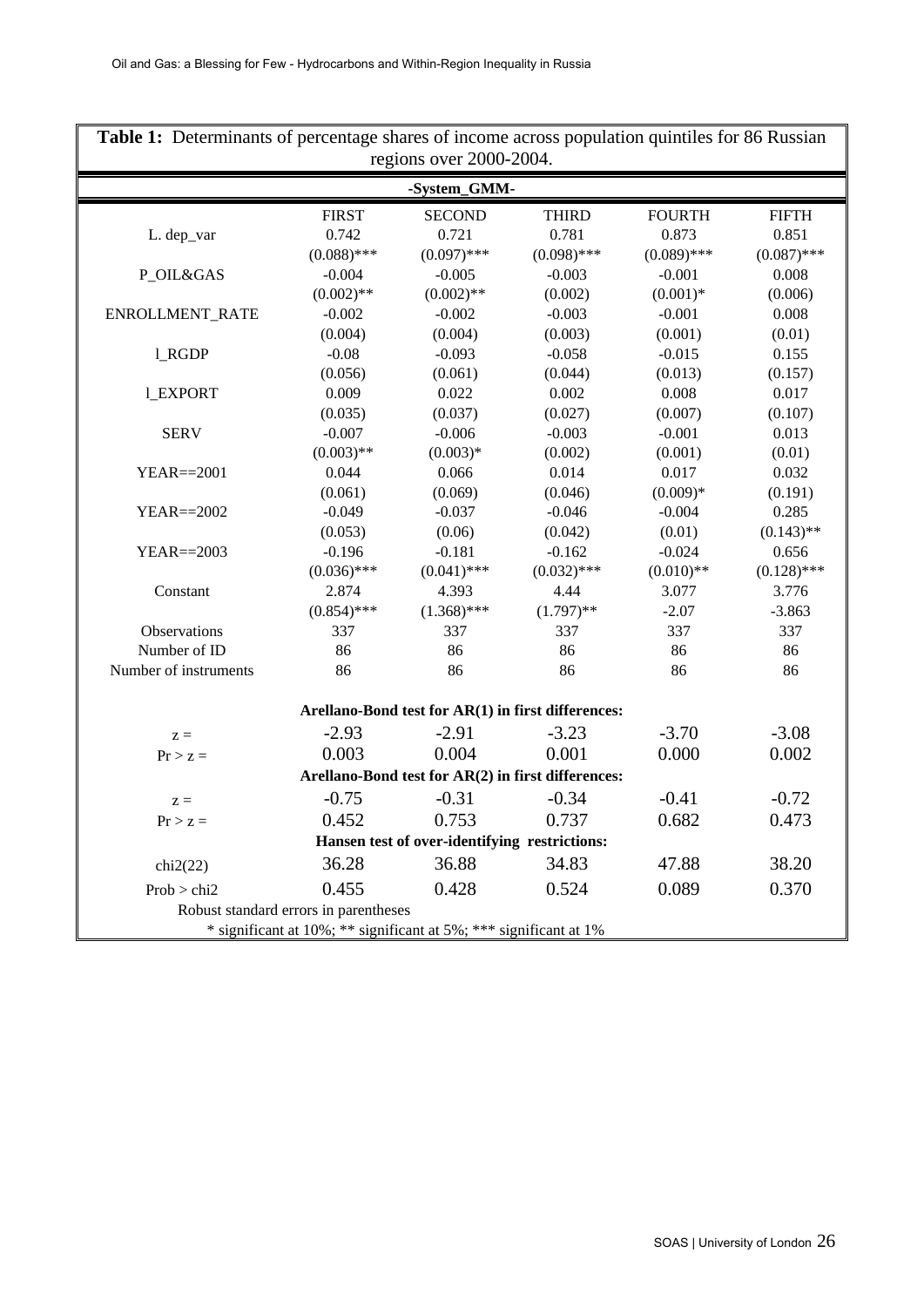| computed with respect to the richest percentile for 86 Russian regions over 2000-2004. |                  |                   |                  |                   |  |  |  |  |
|----------------------------------------------------------------------------------------|------------------|-------------------|------------------|-------------------|--|--|--|--|
|                                                                                        | -System_GMM-     |                   |                  |                   |  |  |  |  |
|                                                                                        | DIST_FIRST_FIFTH | DIST_SECOND_FIFTH | DIST_THIRD_FIFTH | DIST_FOURTH_FIFTH |  |  |  |  |
| L.dep_var                                                                              | 0.533            | 0.537             | 0.551            | 0.574             |  |  |  |  |
|                                                                                        | $(0.126)$ ***    | $(0.126)$ ***     | $(0.126)$ ***    | $(0.123)$ ***     |  |  |  |  |
| P_OIL&GAS                                                                              | 0.03             | 0.031             | 0.028            | 0.023             |  |  |  |  |
|                                                                                        | $(0.012)$ ***    | $(0.012)$ ***     | $(0.011)$ **     | $(0.009)$ **      |  |  |  |  |
| 1_RGDP                                                                                 | 0.274            | 0.311             | 0.311            | 0.28              |  |  |  |  |
|                                                                                        | (0.222)          | (0.224)           | (0.217)          | (0.184)           |  |  |  |  |
| ENROLLMENT_RATE                                                                        | 0.011            | 0.011             | 0.013            | 0.012             |  |  |  |  |
|                                                                                        | (0.013)          | (0.014)           | (0.012)          | (0.01)            |  |  |  |  |
| <b>LEXPORT</b>                                                                         | $-0.044$         | $-0.051$          | $-0.047$         | $-0.043$          |  |  |  |  |
|                                                                                        | (0.11)           | (0.112)           | (0.106)          | (0.089)           |  |  |  |  |
| <b>SERV</b>                                                                            | 0.028            | 0.028             | 0.024            | 0.019             |  |  |  |  |
|                                                                                        | (0.019)          | (0.019)           | (0.017)          | (0.014)           |  |  |  |  |
| YEAR==2001                                                                             | $-0.834$         | $-0.811$          | $-0.7$           | $-0.534$          |  |  |  |  |
|                                                                                        | $(0.421)$ **     | $(0.418)*$        | $(0.385)*$       | $(0.305)*$        |  |  |  |  |
| YEAR==2002                                                                             | $-0.298$         | $-0.275$          | $-0.229$         | $-0.146$          |  |  |  |  |
|                                                                                        | (0.342)          | (0.34)            | (0.317)          | (0.256)           |  |  |  |  |
| $YEAR == 2003$                                                                         | 0.445            | 0.453             | 0.454            | 0.396             |  |  |  |  |
|                                                                                        | $(0.207)$ **     | $(0.207)$ **      | $(0.195)$ **     | $(0.159)$ **      |  |  |  |  |
| Constant                                                                               | 12.619           | 9.889             | 7.319            | 4.305             |  |  |  |  |
|                                                                                        | $(5.505)$ **     | $(4.887)$ **      | $(4.236)*$       | $-3.184$          |  |  |  |  |
| Observations                                                                           | 330              | 330               | 330              | 330               |  |  |  |  |
| Number of ID                                                                           | 86               | 86                | 86               | 86                |  |  |  |  |
| Number of instruments                                                                  | 86               | 86                | 86               | 86                |  |  |  |  |
| Arellano-Bond test for AR(1) in first differences:                                     |                  |                   |                  |                   |  |  |  |  |
| $z =$                                                                                  | $-2.35$          | $-2.41$           | $-2.45$          | $-2.56$           |  |  |  |  |
| $Pr > z =$                                                                             | 0.019            | 0.016             | 0.014            | 0.010             |  |  |  |  |
| Arellano-Bond test for AR(2) in first differences:                                     |                  |                   |                  |                   |  |  |  |  |
| $z =$                                                                                  | $-0.24$          | $-0.18$           | $-0.18$          | $-0.22$           |  |  |  |  |
| $Pr > z =$                                                                             | 0.813            | 0.855             | 0.856            | 0.822             |  |  |  |  |
| Hansen test of over-identifying restrictions:                                          |                  |                   |                  |                   |  |  |  |  |
| chi2(22)                                                                               | 58.92            | 60.29             | 59.23            | 59.91             |  |  |  |  |
| Prob > chi2                                                                            | 0.268            | 0.229             | 0.259            | 0.239             |  |  |  |  |

**Table 2:** Determinants of the gap in shares of income across population quintiles. All differences are

Robust standard errors in parentheses: \* significant at 10%; \*\* significant at 5%; \*\*\* significant at 1%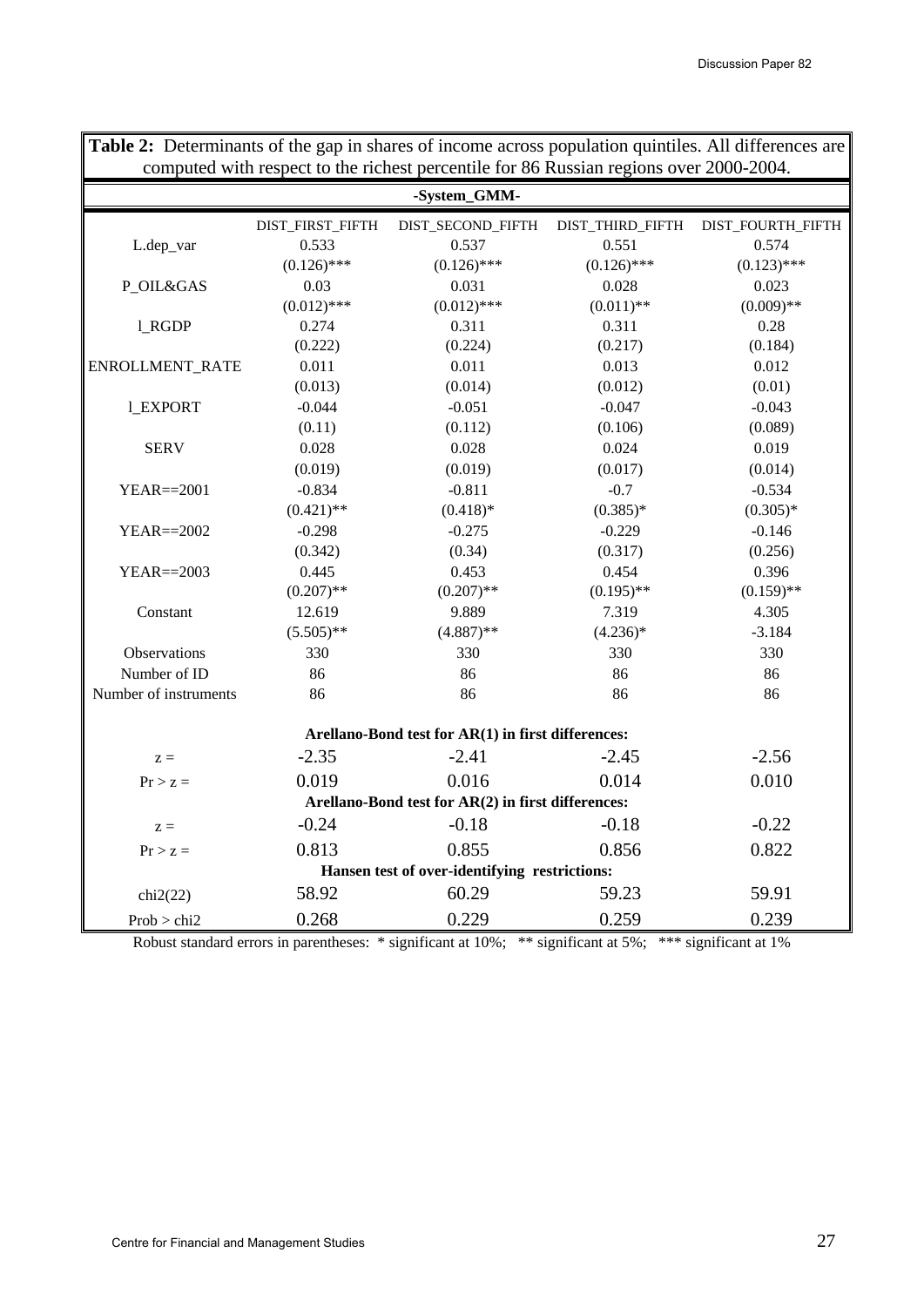**Table 3:** Testing different dependent variables on the model. The time span is 2003-2005 for the Gini index and for the ratio between the income perceived by the richest ten percent and the poorest ten percent (diff\_income). For the Theil it is instead 2000-2004.

| -Between Effects-                                                                               |                |                  |               |  |  |  |  |
|-------------------------------------------------------------------------------------------------|----------------|------------------|---------------|--|--|--|--|
|                                                                                                 |                |                  |               |  |  |  |  |
|                                                                                                 | <b>GINI</b>    | Coef_Diff_Income | <b>THEIL</b>  |  |  |  |  |
| P OIL&GAS                                                                                       | 0.001          | 0.063            | 0.053         |  |  |  |  |
|                                                                                                 | $(0.0001)$ *** | $(0.008)$ ***    | $(0.006)$ *** |  |  |  |  |
| 1_RGDP                                                                                          | 0.011          | 0.928            | 0.298         |  |  |  |  |
|                                                                                                 | $(0.004)$ ***  | $(0.279)$ ***    | (0.188)       |  |  |  |  |
| ENROLLMENT_RATE                                                                                 | 0.000          | 0.01             | $-0.009$      |  |  |  |  |
|                                                                                                 | (0.000)        | (0.016)          | (0.01)        |  |  |  |  |
| 1 EXPORT                                                                                        | $-0.003$       | $-0.232$         | 0.004         |  |  |  |  |
|                                                                                                 | (0.002)        | (0.163)          | (0.108)       |  |  |  |  |
| <b>SERV</b>                                                                                     | 0.001          | 0.051            | 0.01          |  |  |  |  |
|                                                                                                 | $(0.000)$ ***  | $(0.018)$ ***    | (0.012)       |  |  |  |  |
| Constant                                                                                        | 0.216          | $-1.201$         | $-3.265$      |  |  |  |  |
|                                                                                                 | $(0.036)$ ***  | (2.878)          | $(1.869)*$    |  |  |  |  |
| <b>Observations</b>                                                                             | 255            | 255              | 411           |  |  |  |  |
| Number of ID                                                                                    | 86             | 86               | 86            |  |  |  |  |
| R-squared                                                                                       | 0.66           | 0.86             | 0.75          |  |  |  |  |
| Standard errors in parentheses* significant at 10%; ** significant at 5%; *** significant at 1% |                |                  |               |  |  |  |  |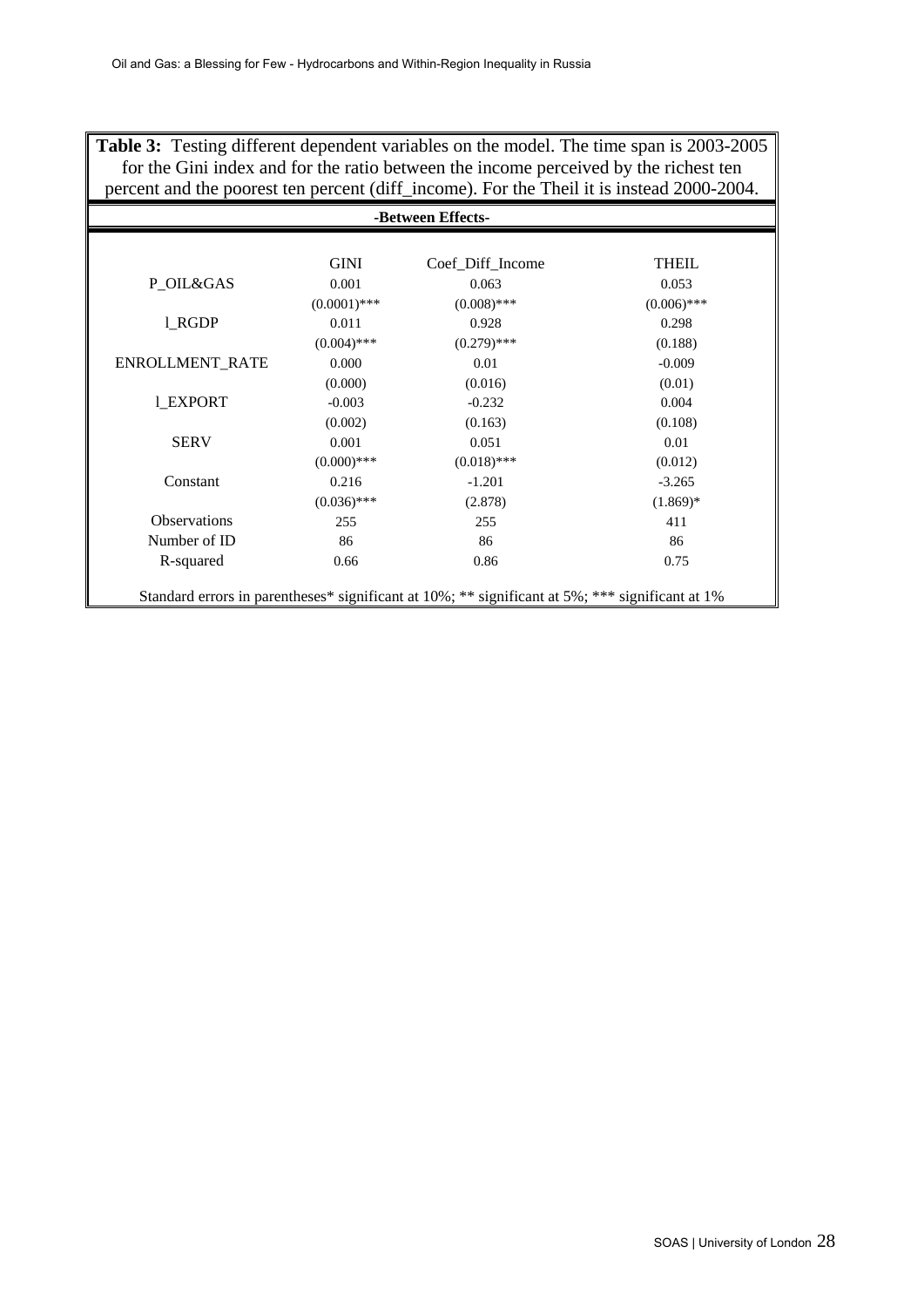

*Source: Financial Reports of the two companies for the period considered (2002-2006)*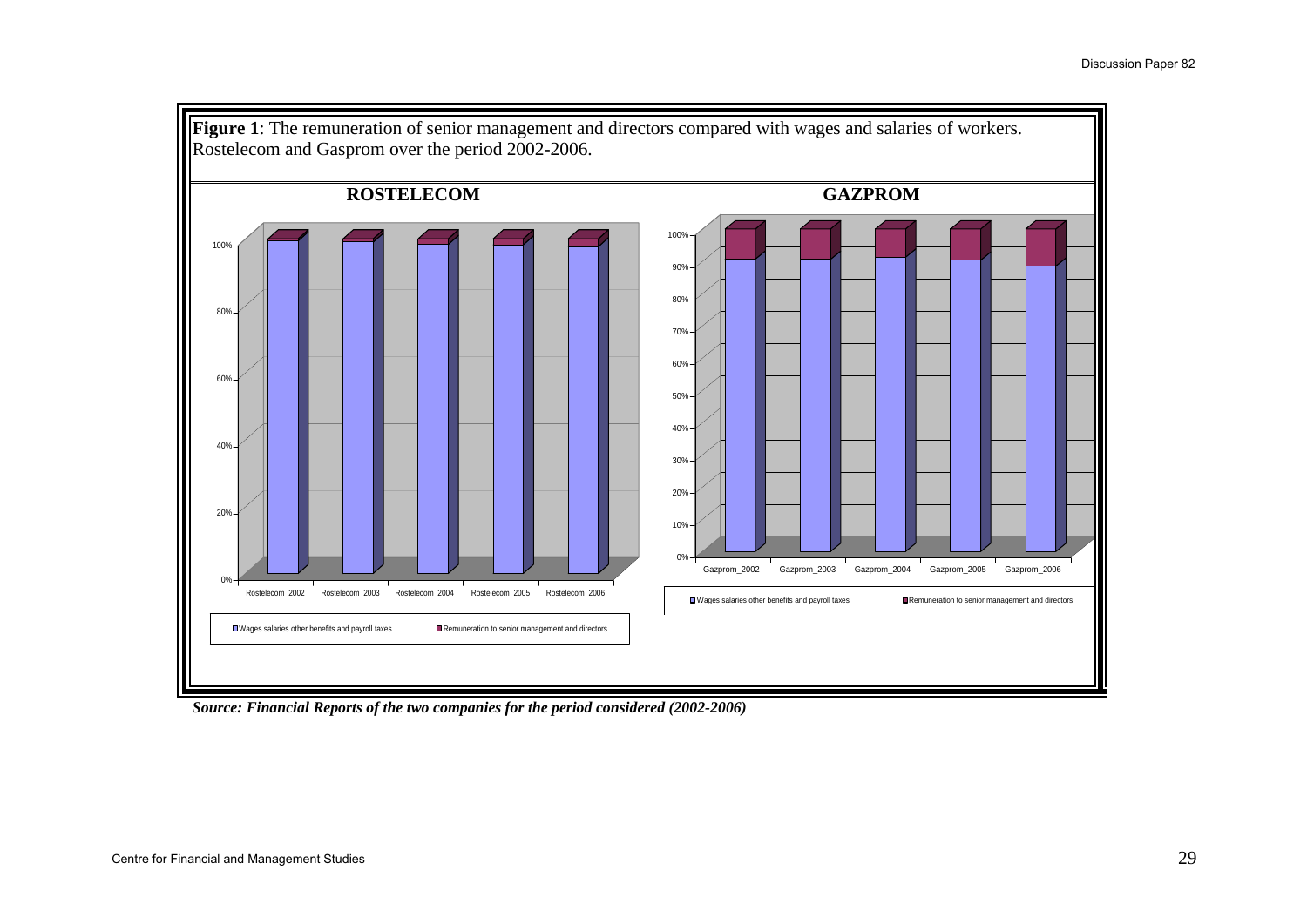

*Source: The graph is based on data as provided by the Russian State Statistic Service ( Goskomstat).*